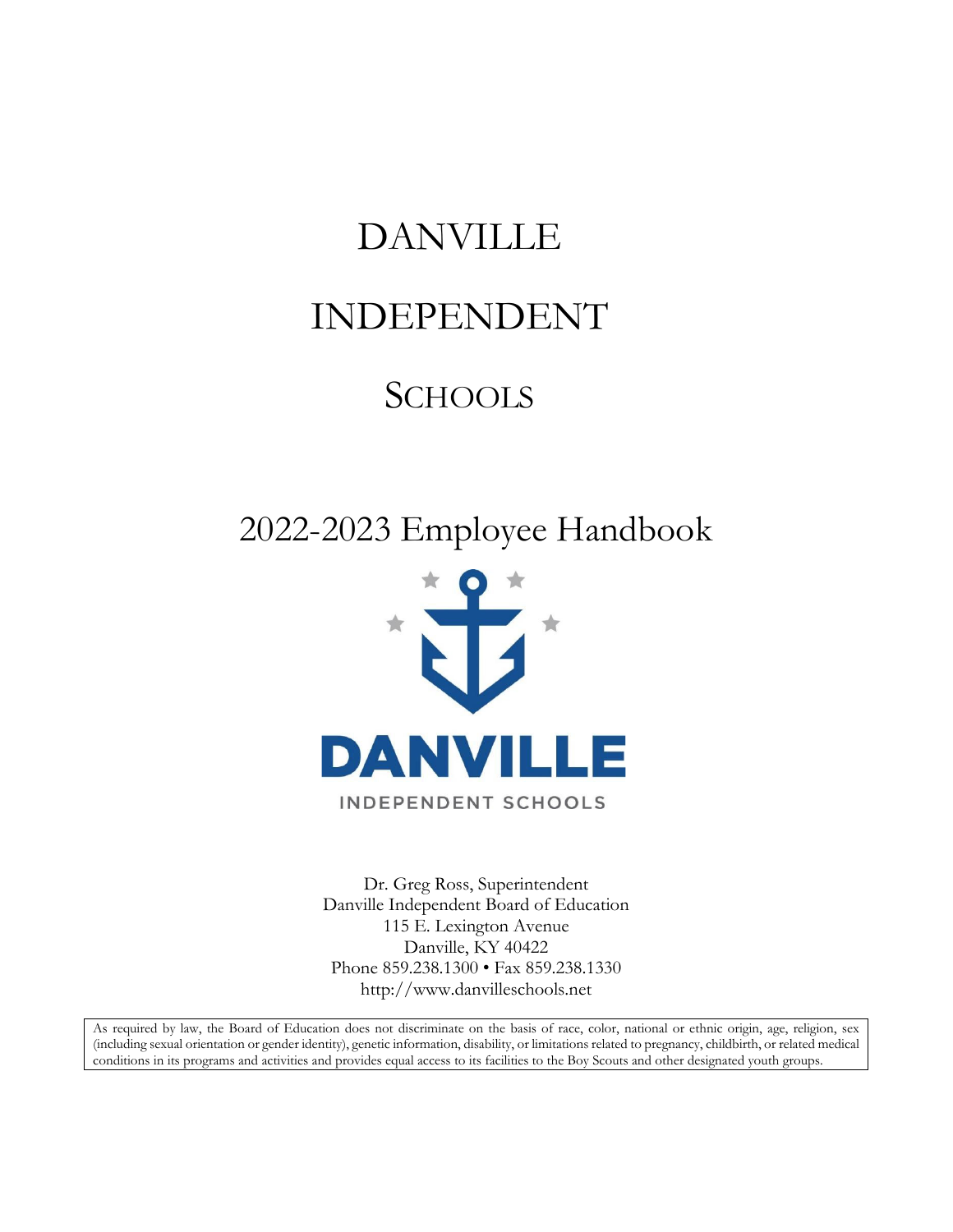# Table of Contents

| Table of Contents                                    | $\mathbf{1}$   |
|------------------------------------------------------|----------------|
| Introduction                                         | 3              |
| <b>WELCOME</b>                                       | 3              |
| <b>DISTRICT MISSION</b>                              | 3              |
| <b>FUTURE POLICY CHANGES</b>                         | 3              |
| General Terms of Employment                          | 4              |
| <b>EQUAL OPPORTUNITY EMPLOYMENT</b>                  | 4              |
| HARASSMENT/DISCRIMINATION/TITLE IX SEXUAL HARASSMENT | 4              |
| <b>HIRING</b>                                        | 5              |
| <b>TRANSFER OF TENURE</b>                            | 6              |
| <b>JOB RESPONSIBILITIES</b>                          | 6              |
| <b>CRIMINAL BACKGROUND CHECK AND TESTING</b>         | 6              |
| <b>CONFIDENTIALITY</b>                               | 7              |
| <b>INFORMATION SECURITY BREACH</b>                   | 7              |
| <b>SALARIES AND PAYROLL DISTRIBUTION</b>             | $\overline{7}$ |
| <b>HOURS OF DUTY</b>                                 | 8              |
| <b>BULLYING</b>                                      | 8              |
| <b>Benefits and Leave</b>                            | 9              |
| <b>INSURANCE</b>                                     | 9              |
| <b>SALARY DEDUCTIONS</b>                             | 9              |
| <b>CAFETERIA PLAN</b>                                | 10             |
| <b>EXPENSE REIMBURSEMENT</b>                         | 10             |
| <b>HOLIDAYS</b>                                      | 10             |
| <b>VACATIONS</b>                                     | 10             |
| <b>LEAVE POLICIES</b>                                | 11             |
| PERSONAL LEAVE                                       | 11             |
| <b>SICK LEAVE</b>                                    | 11             |
| <b>SICK LEAVE DONATION PROGRAM</b>                   | 12             |
| <b>FAMILY AND MEDICAL LEAVE</b>                      | 12             |
| <b>QUARANTINE LEAVE</b>                              | 15             |
| <b>MATERNITY LEAVE</b>                               | 15             |
| <b>EXTENDED DISABILITY LEAVE</b>                     | 15             |
| <b>EDUCATIONAL LEAVE</b>                             | 17             |
| <b>EMERGENCY LEAVE</b>                               | 17             |
| <b>JURY LEAVE</b>                                    | 17             |
|                                                      |                |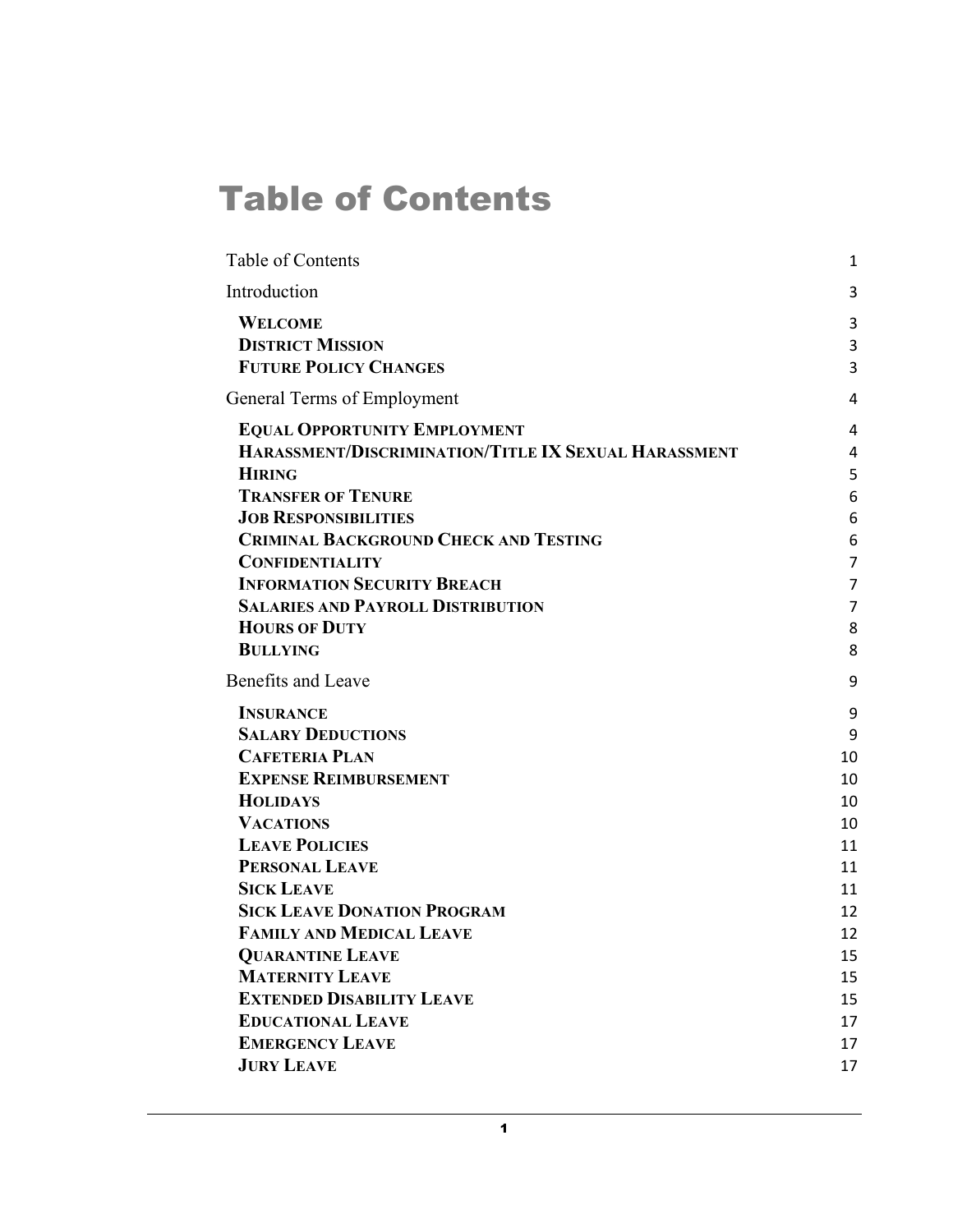| <b>MILITARY/DISASTER SERVICES LEAVE</b>                                                                                                                                                                                                                                                                                                                                                                                                                                                                                                                                                           | 18                                                                               |
|---------------------------------------------------------------------------------------------------------------------------------------------------------------------------------------------------------------------------------------------------------------------------------------------------------------------------------------------------------------------------------------------------------------------------------------------------------------------------------------------------------------------------------------------------------------------------------------------------|----------------------------------------------------------------------------------|
| <b>UNPAID LEAVE</b>                                                                                                                                                                                                                                                                                                                                                                                                                                                                                                                                                                               | 18                                                                               |
| Personnel Management                                                                                                                                                                                                                                                                                                                                                                                                                                                                                                                                                                              | 19                                                                               |
| <b>TRANSFER</b><br><b>EMPLOYEE DISCIPLINE</b><br><b>RETIREMENT</b><br><b>EVALUATIONS</b><br><b>TRAINING/IN-SERVICE</b><br><b>DISTRICT TRAINING</b><br><b>PERSONNEL RECORDS</b><br><b>RETENTION OF RECORDINGS</b>                                                                                                                                                                                                                                                                                                                                                                                  | 19<br>19<br>19<br>19<br>20<br>20<br>20<br>20                                     |
| <b>Employee Conduct</b>                                                                                                                                                                                                                                                                                                                                                                                                                                                                                                                                                                           | 21                                                                               |
| <b>ABSENTEEISM/TARDINESS/SUBSTITUTES</b><br><b>STAFF MEETINGS</b><br><b>POLITICAL ACTIVITIES</b><br><b>DISRUPTING THE EDUCATIONAL PROCESS</b><br>PREVIEWING STUDENT MATERIALS<br><b>CONTROVERSIAL ISSUES</b><br><b>DRUG-FREE/ALCOHOL-FREE SCHOOLS</b><br>FEDERAL MOTOR CARRIER SAFETY ADMINISTRATION (FMCSA) DRUG AND<br><b>ALCOHOL CLEARINGHOUSE FOR CDL/CLP OPERATORS</b><br><b>WEAPONS</b><br><b>TOBACCO, ALTERNATIVE NICOTINE PRODUCT, OR VAPOR PRODUCTS</b><br><b>USE OF SCHOOL PROPERTY</b><br>HEALTH, SAFETY AND SECURITY<br><b>ASSAULTS AND THREATS OF VIOLENCE</b><br><b>CHILD ABUSE</b> | 21<br>21<br>21<br>21<br>22<br>22<br>22<br>23<br>23<br>24<br>24<br>24<br>25<br>25 |
| <b>USE OF PHYSICAL RESTRAINT AND SECLUSION</b><br><b>CIVILITY</b><br><b>COMMUNICATIONS</b><br><b>GIFTS</b><br><b>OUTSIDE EMPLOYMENT OR ACTIVITIES</b><br><b>REQUIRED REPORTS</b><br><b>CODE OF ETHICS FOR CERTIFIED SCHOOL PERSONNEL</b><br><b>STAFF ACCEPTABLE USE POLICY</b><br><b>STAFF ACCEPTABLE USE AGREEMENT FORM</b>                                                                                                                                                                                                                                                                      | 25<br>26<br>26<br>26<br>26<br>26<br>29<br>30<br>35                               |
| Acknowledgement Form                                                                                                                                                                                                                                                                                                                                                                                                                                                                                                                                                                              | 36                                                                               |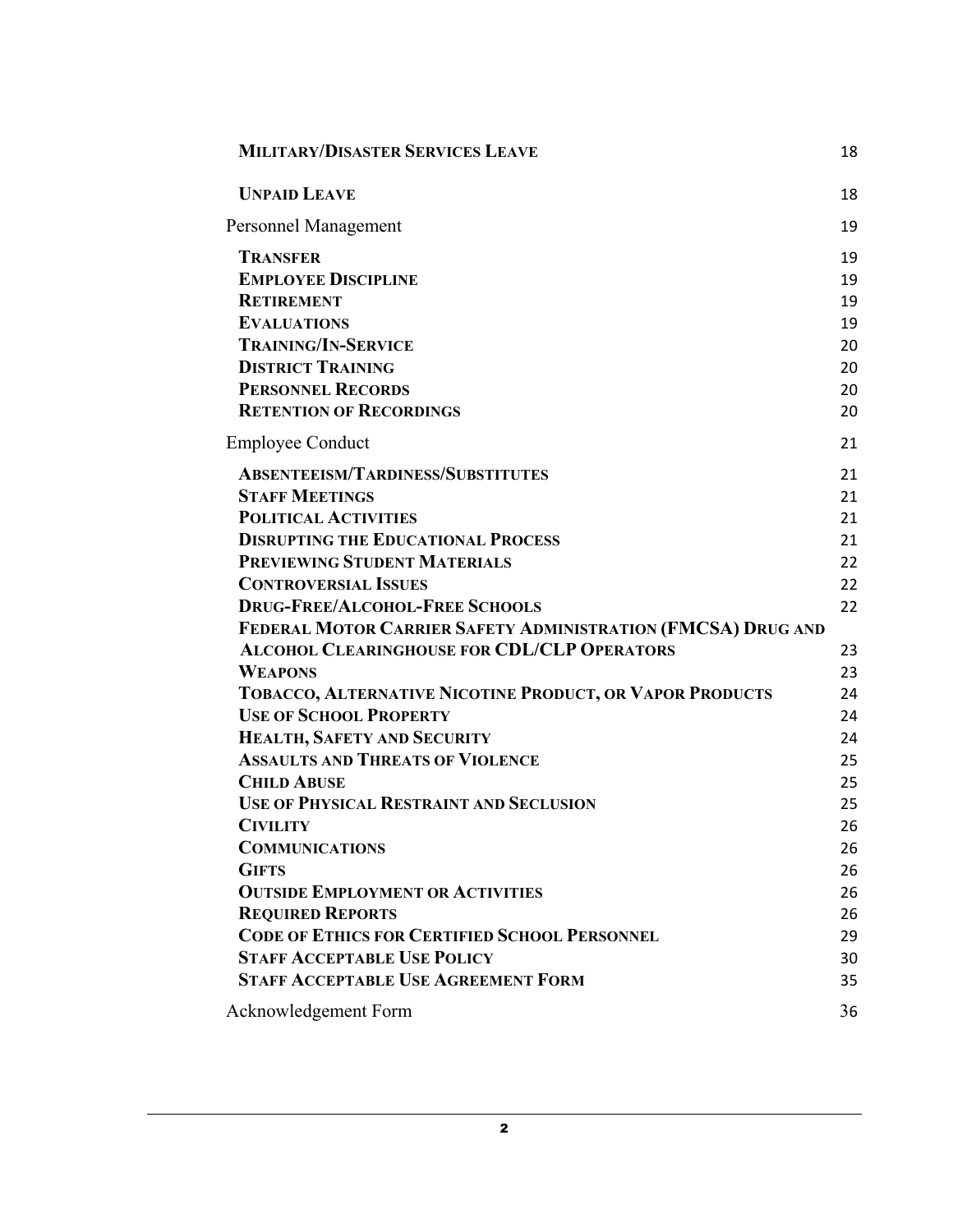# Introduction

## **Welcome**

Welcome to Danville Independent Schools.

The purpose of the handbook is to acquaint you with general Board of Education policies that govern and affect your employment and to outline the benefits available to you as an employee of the District.

Because this handbook is a general source of information, it is not intended to be, and should not be interpreted as, a contract. It is **not** an all-encompassing document and may not cover every possible situation or unusual circumstance. If a conflict exists between information in this handbook and Board policy or administrative procedures, the policies and procedures govern. It is the employee's responsibility to refer to the actual policies and/or administrative procedures for further information. Complete copies of those documents are available on the District web site, http://policy.ksba.org/d01, at the Central Office and in the Principal's office. Any employee is free to review official policies and procedures and is expected to be familiar with those related to his/her job responsibilities. Employees and students who fail to comply with Board policies may be subject to disciplinary action. **01.5**

School council policies, which are also available from the Principal, may also apply in some instances. **02.4241** 

In this handbook, **bolded policy codes** indicate related Board of Education policies. If an employee has questions, s/he should contact his/her immediate supervisor or the District Office.

# District Mission

The mission of the Danville Schools is to provide educational opportunities in a safe and secure environment, empowering all students to reach their full potential and be contributing members of society.

# Future Policy Changes

Although every effort will be made to update the handbook on a timely basis, the Danville Independent Board of Education reserves the right, and has the sole discretion, to change any policies, procedures, benefits, and terms of employment without notice, consultation, or publication, except as may be required by contractual agreements and law. The District reserves the right, and has the sole discretion, to modify or change any portion of this handbook at any time.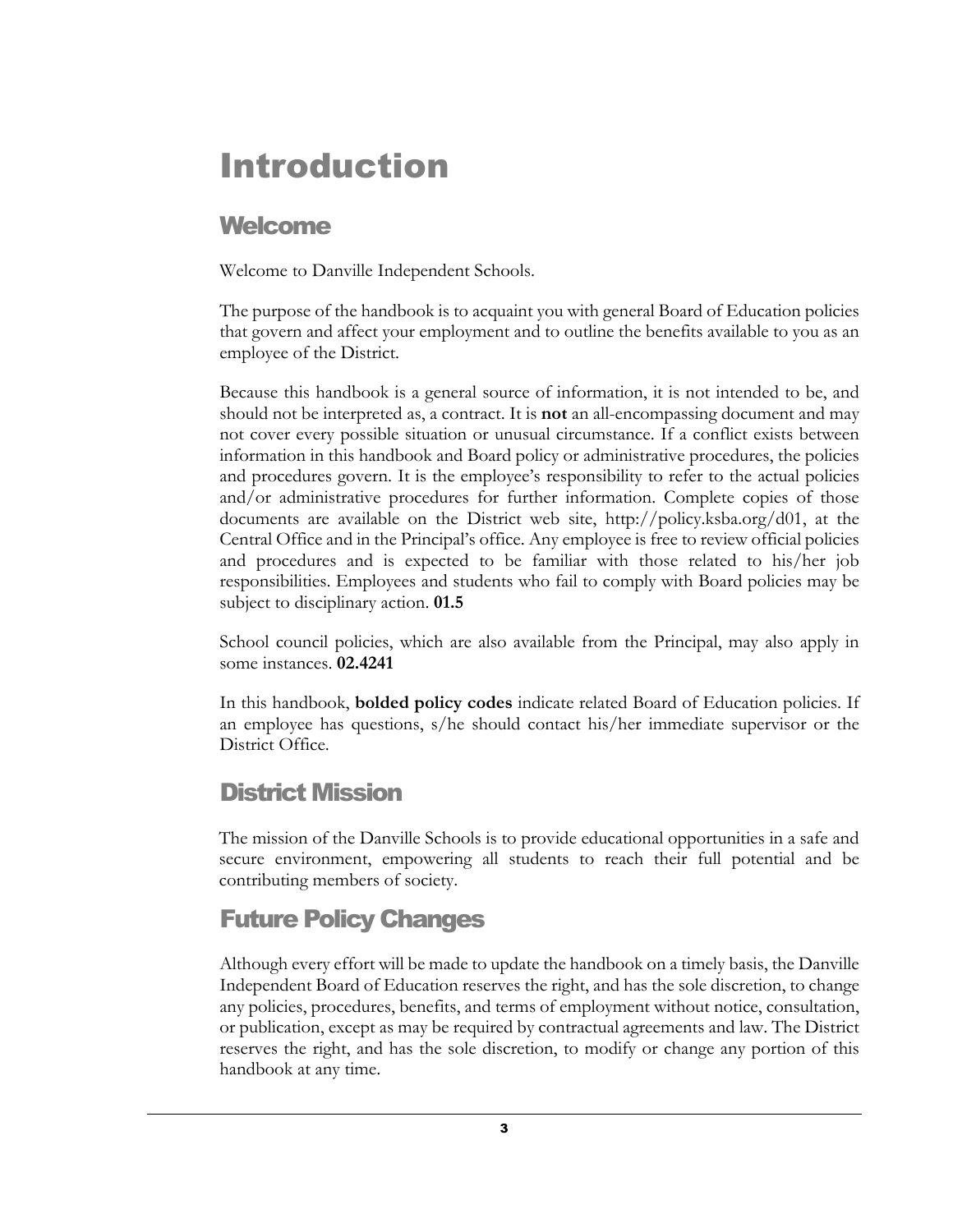# Section 1

# Equal Opportunity Employment

General Terms of

Employment

As required by Title IX, the District does not discriminate on the basis of sex regarding admission to the District or in the educational programs or activities operated by the District. Inquiries regarding Title IX Sexual Harassment may be referred to the District Title IX Coordinator (TIXC), the Assistant Secretary for Civil Rights, or both.

The Danville Independent Board of Education is an Equal Opportunity Employer. The District does not discriminate on the basis of race, color, religion, sex (including sexual orientation or gender identity), genetic information, national or ethnic origin, political affiliation, age, disabling condition, or limitations related to pregnancy, childbirth, or related medical conditions.

Reasonable accommodation for individuals with disabilities or limitations related to pregnancy, childbirth, or related medical conditions will be provided as required by law.

If considerations of sex, age or disability have a bona fide relationship to the unique requirements of a particular job or if there are federal or state legal requirements that apply, then sex, age or disability may be taken into account as a bona fide occupational qualification, provided such consideration is consistent with governing law.

If you have questions concerning District compliance with state and federal equal opportunity employment laws, contact the Board of Education's Central Office. **03.113/03.212**

## Harassment/Discrimination/Title IX Sexual

#### Harassment

The Danville Independent Board of Education intends that employees have a safe and orderly work environment in which to do their jobs. Therefore, the Board does not condone and will not tolerate harassment of or discrimination against employees, students, or visitors to the school or District, or any act prohibited by Board policy that disrupts the work place or the educational process and/or keeps employees from doing their jobs.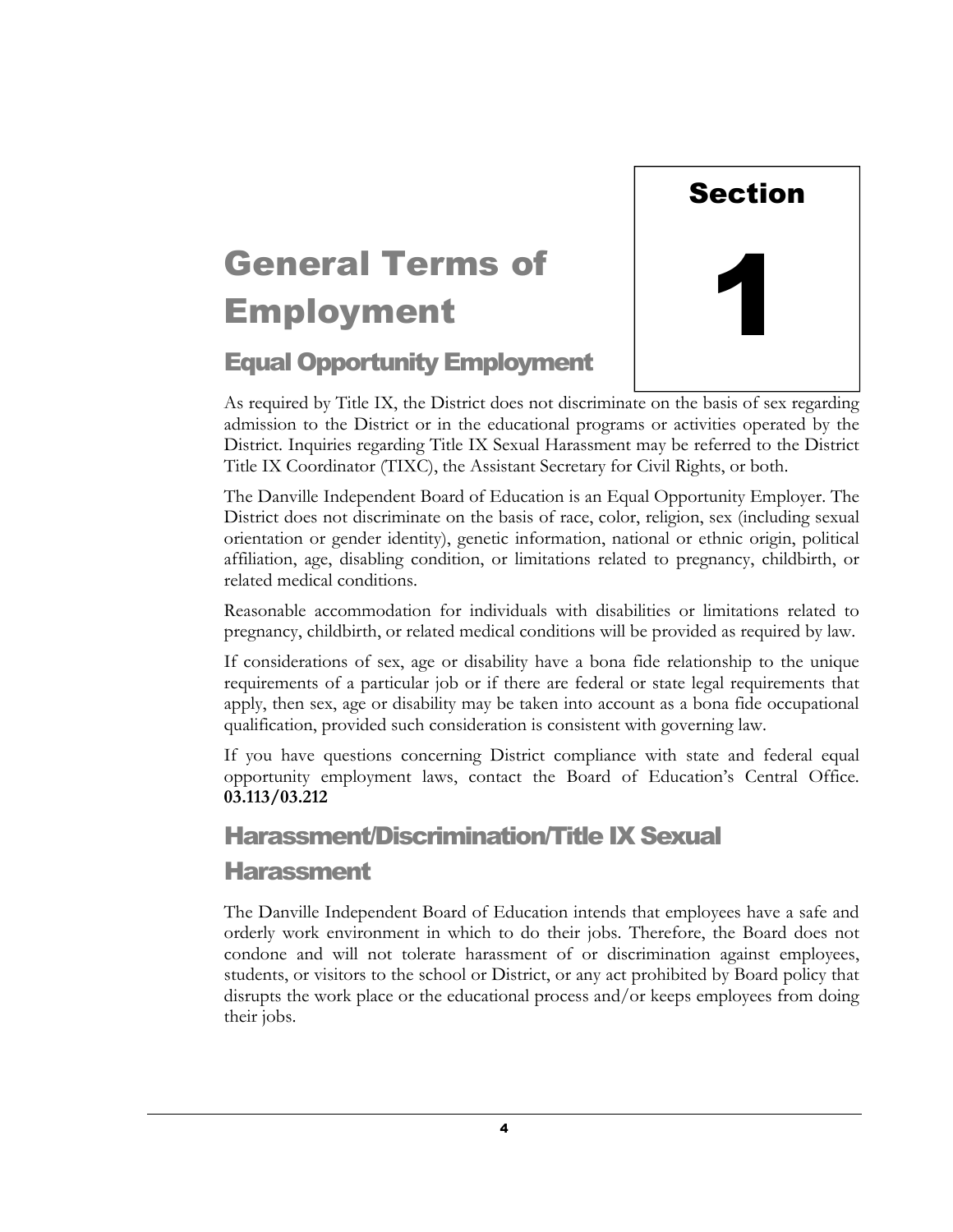Any employee who believes that he or she, or any other employee, student, or visitor to the school or District, is being or has been subjected to harassment or discrimination shall bring the matter to the attention of his/her Principal/immediate supervisor or the District's Title IX/Equity Coordinator as required by Board policy. The District will investigate any such concerns promptly.

No employee will be subject to any form of reprisal or retaliation for having made a good-faith complaint under this policy. For complete information concerning the District's position prohibiting harassment/discrimination, assistance in reporting and responding to alleged incidents, and examples of prohibited behaviors, employees should refer to the District's policies and related procedures. **03.162/03.262** 

The following have been designated to handle inquiries regarding nondiscrimination under Title IX and Section 504 of the Rehabilitation Act of 1973 and Title IX Sexual Harassment/Discrimination:

#### **Title IX Coordinator (TIXC): Greg Ross**

Office Address: 115 E. Lexington Avenue, Danville, KY 40422 Office Email: greg.ross@danville.kyschools.us Office Phone: (859) 238-1300

#### **504 Coordinator: Amy Robbins**

Office Address: 115 E. Lexington Avenue, Danville, KY 40422 Office Email: amy.robbins@danville.kyschools.us Office Phone: (859) 238-1300

**01.1** 

Any person may report sex discrimination, including sexual harassment (whether or not the person reporting is the person alleged to be the victim of conduct that could constitute sex discrimination or sexual harassment), in person, by mail, by telephone, or by electronic mail, using the contact information listed for the TIXC, or by any other means that results in the TIXC receiving the person's verbal or written report. Such a report may be made at any time (including during non-business hours) by using the telephone number or electronic mail address, or by mail to the office address listed for the TIXC. **09.428111**

Title IX Sexual Harassment Grievance Procedures are located on the District Website.

#### **Hiring**

Except for substitute teachers working on less than a full-time basis, all certified personnel are required to sign a written contract with the District. All regular full-time and part-time classified employees also shall receive a contract.

A list of all District job openings is available online and at the Central Office.

For further information on hiring, refer to policies **03.11/03.21**.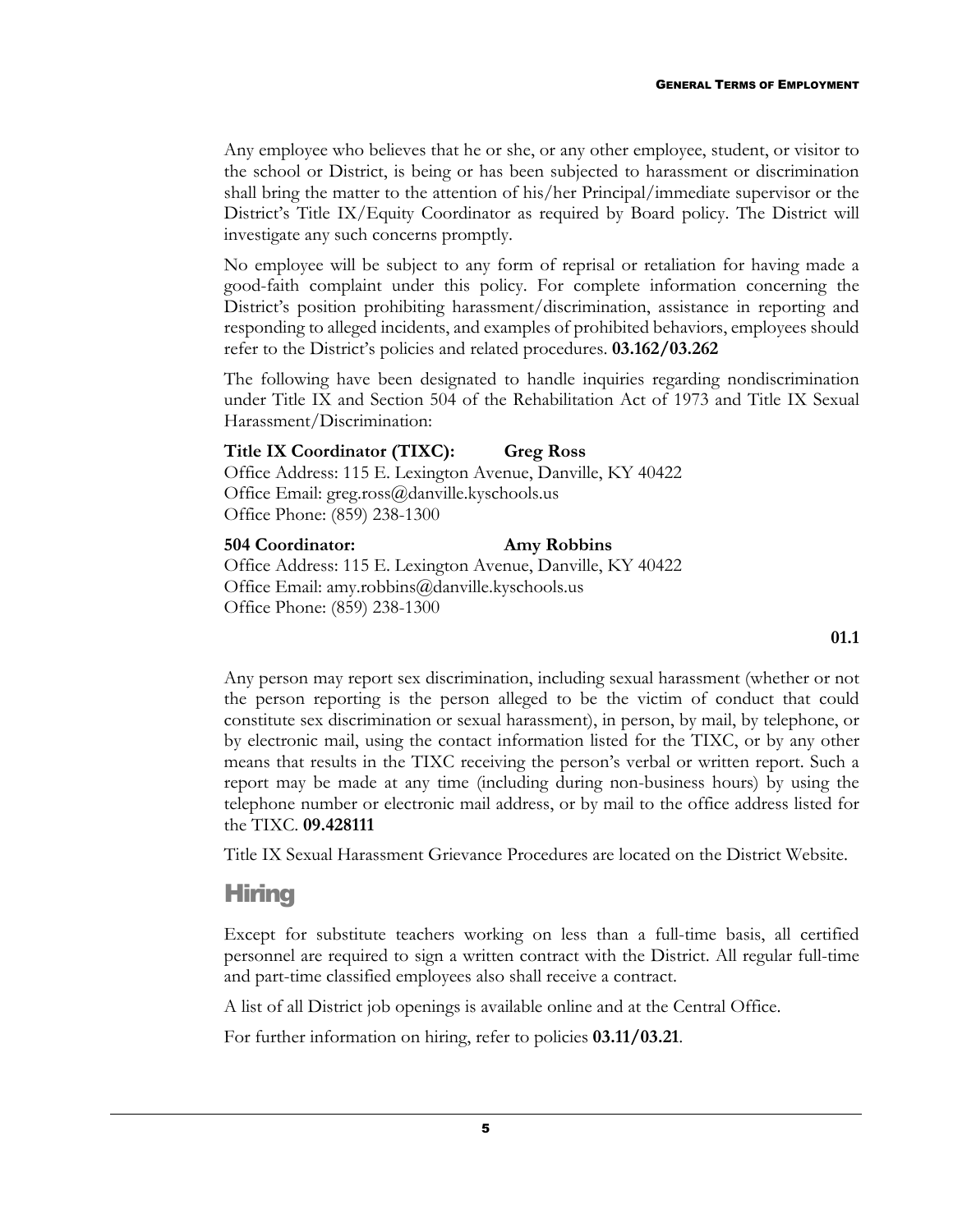# Transfer of Tenure

All teachers who have attained continuing–contract status from another Kentucky district serve a one (1)-year probationary period before being considered for continuingcontract status in the District. **03.115**

#### Job Responsibilities

Every employee is assigned an immediate supervisor. All employees receive a copy of their job description and responsibilities for review. Immediate supervisors may assign other duties as needed. Employees should ask their supervisor if they have questions regarding their assigned duties and/or responsibilities. **03.132/03.232**

All employees are expected to use sound judgment in the performance of their duties and take reasonable and commonly accepted measures to protect the health, safety, and wellbeing of others, as well as District property.In addition, employees shall cooperate fully with all investigations conducted by the District as authorized by policy or law**. 03.133/03.233** 

**Certified Employees:** All teachers in the District shall review records of assigned students to determine whether an IEP or 504 plan is in place.

## Criminal Background Check and Testing

Applicants, employees, and student teachers must undergo records checks and testing as required by law.

New hires and student teachers assigned within the District must have both a state and a federal criminal history background check and a letter (CA/N check) from the Cabinet for Health and Family Services documenting the individual does not have an administrative finding of child abuse or neglect in records maintained by the Cabinet.

An employee shall report to the Superintendent if the employee has been found by the Cabinet for Health and Family Services to have abused or neglected a child, and if the employee has waived the right to appeal such a substantiated finding or the finding has been upheld upon appeal. **03.11/03.21** 

Link to DPP-156 Central Registry Check and more information on the required CA/N check:

http://manuals.sp.chfs.ky.gov/chapter30/33/Pages/3013RequestfromthePublicforCANChecksandCentralRegistryC hecks.aspx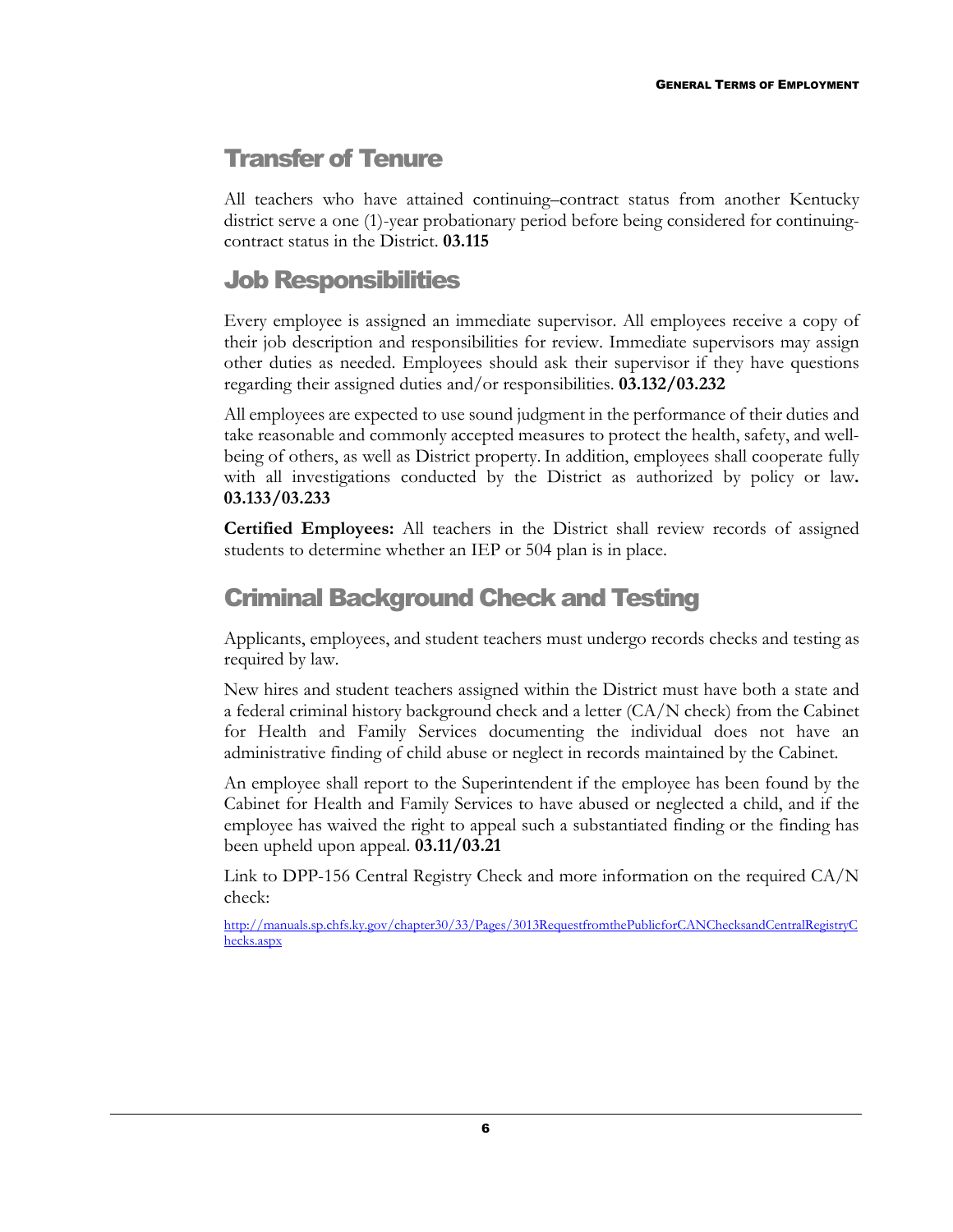# **Confidentiality**

In certain circumstances employees will receive confidential information regarding students' or employees' medical, educational or court records. Employees are required to keep student and personnel information in the strictest confidence and are legally prohibited from passing confidential information along to any unauthorized individual. Employees with whom juvenile court information is shared as permitted by law may be asked to sign a statement indicating they understand the information is to be held in strictest confidence.

#### *Access to be Limited*

Employees may only access student record information in which they have a legitimate educational interest. **03.111/03.211/ 09.14/09.213/09.43** 

#### Information Security Breach

Information security breaches shall be handled in accordance with KRS 61.931, KRS 61.932, and KRS 61.933 including, but not limited to, investigations and notifications.

Within seventy-two (72) hours of the discovery or notification of a security breach, the District shall notify the Commissioner of the Kentucky State Police, the Auditor of Public Accounts, the Attorney General, and the Education Commissioner. **01.61**

#### Salaries and Payroll Distribution

All District employees shall participate in direct deposit of payroll. Employees are paid on the  $15<sup>th</sup>$  and  $30<sup>th</sup>$  of each month. Payment will be issued according to a schedule approved annually by the Board. At the end of the school year, employees who have completed their duties may request to be paid their remaining salary before the end of the fiscal year (June 30). **03.121/03.221**

**Certified Personnel:** Salaries for certified personnel are based on a single-salary schedule reflecting the school term as approved by the Board in keeping with statutory requirements. Compensation for additional days of employment is prorated on the employee's base pay.

Determination of and changes to certified employees' rank and experience are determined in compliance with Policy **03.121**. No later than forty-five (45) days before the first student attendance day of each year or June  $15<sup>th</sup>$ , whichever comes first, the Superintendent will notify certified personnel of the best estimate of their salary for the coming year.

**Classified Personnel:** Classified personnel may be paid on an hourly or salary basis, as determined by the Board. **03.221**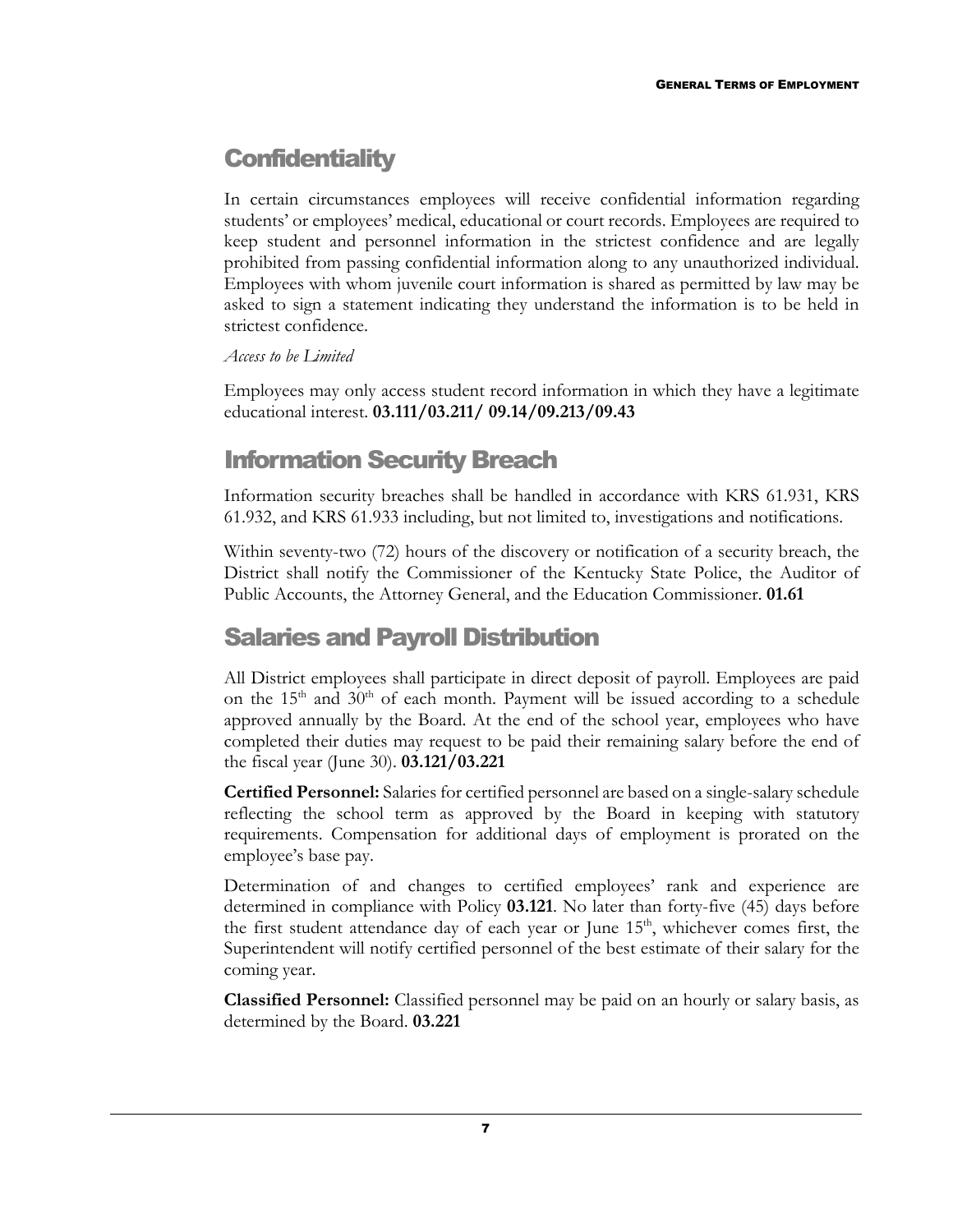# Hours of Duty

**Certified Employees:** Certified employees are not allowed to leave their job assignment during duty hours without the express permission of their immediate supervisor. Supervision Responsibilities

While at school or during school-related or school-sponsored activities, students must be under the supervision of a qualified adult at all times. All District employees are required to assist in providing appropriate supervision and correction of students. No employee shall send a student on an errand off school property without the prior approval of the Principal/designee. **09.221** 

Employees are expected to take reasonable and prudent action in situations involving student welfare and safety, including following District policy requirements for intervening and reporting to the Principal or to their immediate supervisor those situations that threaten, harass, or endanger the safety of students, other staff members or visitors to the school or District. Such instances shall include, but are not limited to, bullying or hazing of students and harassment/discrimination of staff, students or visitors by any party.

The Student Discipline Code shall specify to whom reports of alleged instances of bullying or hazing shall be made. **03.162/03.262/09.422/09.42811** 

#### Bullying

"Bullying" is defined as any unwanted verbal, physical, or social behavior among students that involves a real or perceived power imbalance and is repeated or has the potential to be repeated:

- 1. That occurs on school premises, on school-sponsored transportation, or at a school-sponsored event; or
- 2. That disrupts the education process. **09.422**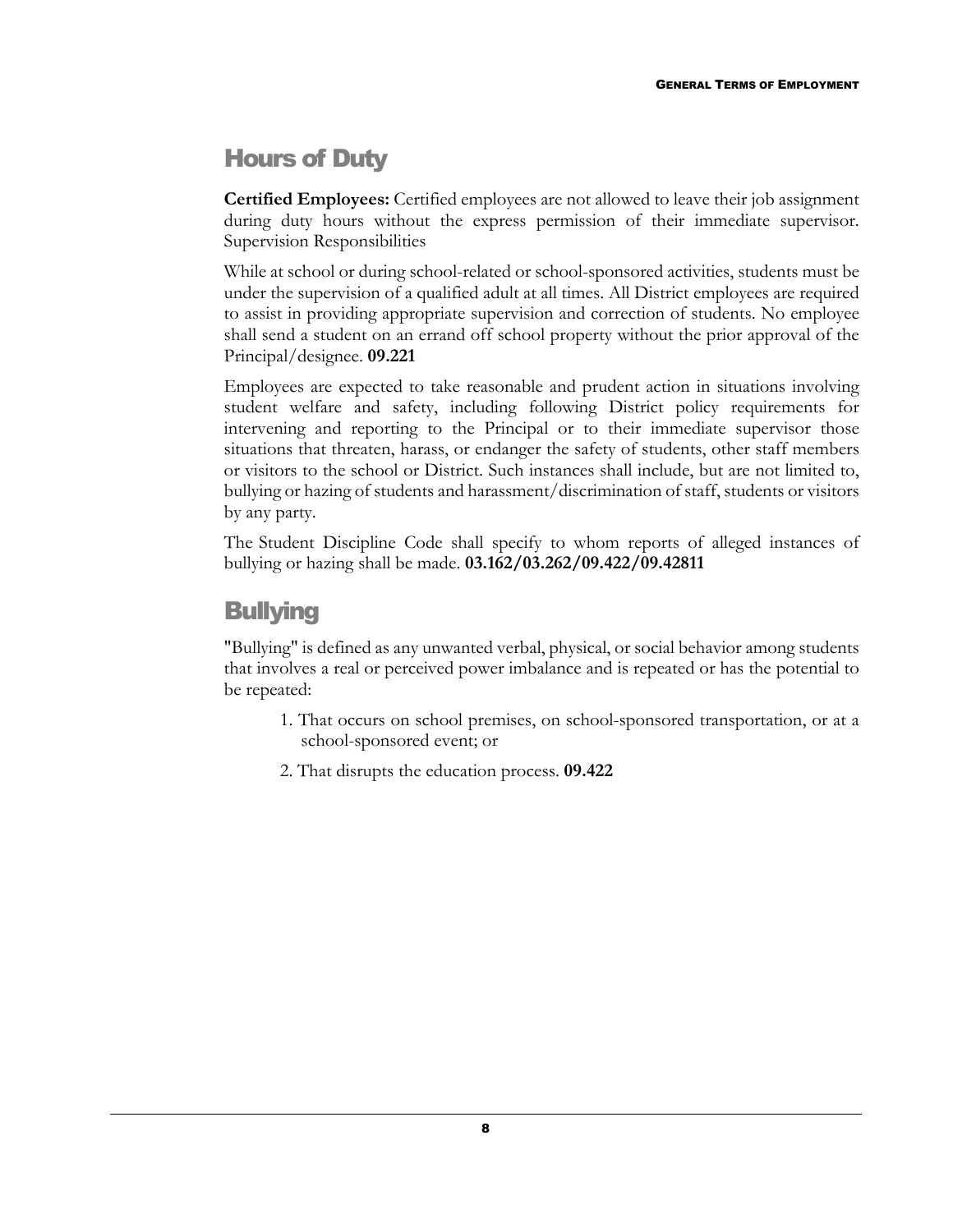# Section 2

# Benefits and Leave

#### **Insurance**

The Board provides unemployment insurance, workers'

compensation and liability insurance for all employees. In addition, the state of Kentucky provides group health and life insurance to employees who are eligible as determined by Kentucky Administrative Regulation. **03.124/03.224** 

Optional insurance coverage available to employees includes life, disability, dental and cancer.

# Salary Deductions

The Danville Independent School District makes all payroll deductions required by law. Employees may choose from the following optional payroll deductions:

- Board approved Tax Sheltered Annuity program;
- Other state approved deferred compensation plan;
- Board approved income protection plan;
- Board approved dental & vision insurance;
- Board approved cancer insurance;
- Board approved accident insurance;
- Board approved health insurance;
- Board approved life insurance;
- Board approved credit union;
- State-designated Flexible Spending Account (FSA) and Health Reimbursement Account (HRA) plans;
- Membership dues for professional teachers' organizations when ten percent  $(10\%)$ or more eligible members request the deduction; and
- Membership dues in professional administrators' or supervisors' organizations when ten percent (10%) or more of the eligible members request the deductions.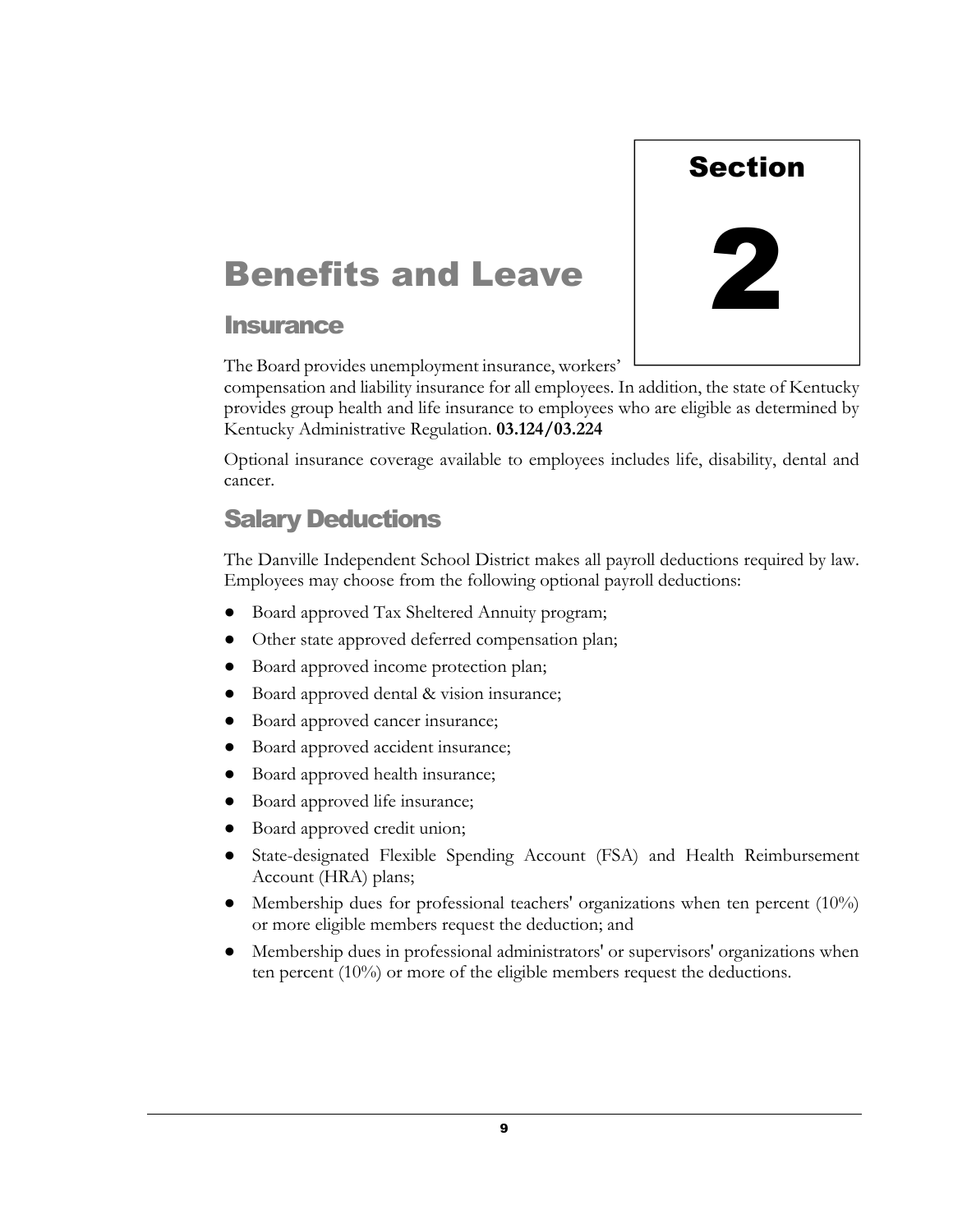Deductions for membership dues of an employee organization, association, or union shall only be made upon the express written consent of the employee. This consent may be revoked by the employee at any time by written notice to the employer. **03.1211/03.2211**

#### Cafeteria Plan

The Danville Independent School District employees are eligible to participate in a cafeteria plan of benefits. A list of benefits is available in the Central Office. **03.1213/03.2212**

#### Expense Reimbursement

Provided the Superintendent/designee has given prior approval to incur necessary and appropriate expenses, school personnel are reimbursed for travel that is required as part of their duties or for school-related activities approved by the Superintendent/designee. Allowable expenses include mileage, gasoline used for Board vehicles, tolls and parking fees, car rental, fares charged for travel on common carriers (plane, bus, etc.), food (as authorized by policy and/or procedure), and lodging. Itemized receipts are required for all expenditures over \$2.00.

Reimbursement for out-of-state travel by privately owned vehicles shall be made on the basis of airplane coach fare or mileage rate, whichever is the lesser amount.

Employees must submit travel vouchers within one (1) week of travel for those being reimbursed from School Activity Funds and one (1) month of travel for all others. Reimbursement for employee travel expenses will not be considered unless the employee completes and signs the expense form and attaches itemized documentation**.** Should employees receive reimbursement based on incomplete or improper documentation, they may be required to reimburse the District. **03.125/03.225** 

#### **Holidays**

All certified employees and full-time classified employees contracted up to 224 days are paid for four (4) annual holidays as indicated in the school calendar. Employees contracted for 225 days or more shall be paid for three (3) additional holidays. In years with a Presidential election, those employees on a twelve-month (12) contract shall also receive Presidential Election Day. **03.122/03.222**

#### Vacations

Classified employees contracted for 250 days or more shall be eligible for annual leave days based on the following schedule:

> **Length of Employment** Number of Days **One full year** Five (5) days **Second through fifth year** Ten (10) days Sixth and all subsequent years **Fifteen** (15) days

Annual leave days shall not accumulate from one contract year to the next. **03.222**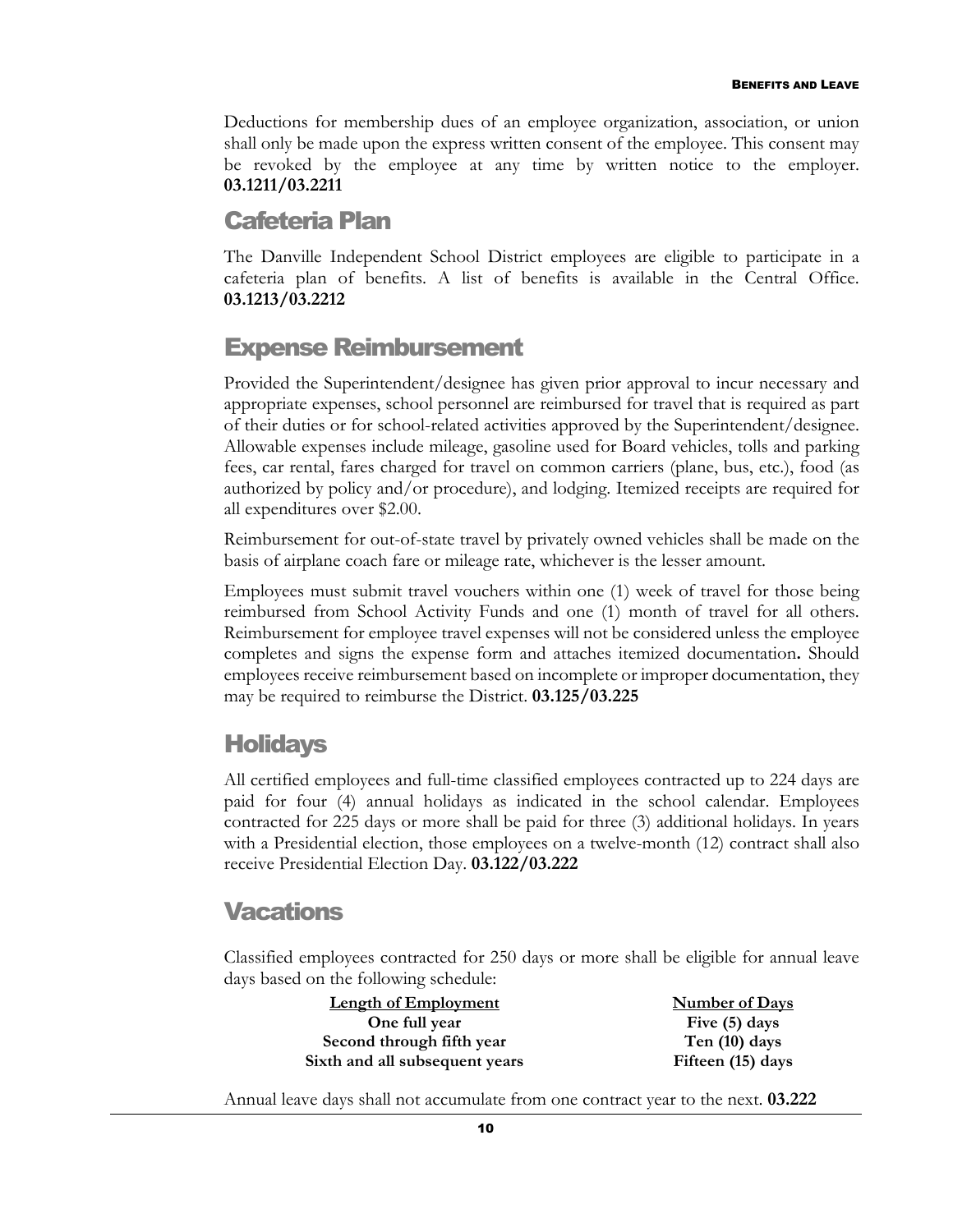#### Leave Policies

In order to provide the highest level of service, employees are expected to be at work and on time every day. However, when circumstances dictate, the Board provides various types of leave under which absences may be authorized.

Listed below is general information regarding several types of leave available to employees. Please note that in many cases a written request, submitted for approval before leave begins, is required.

Employees on extended leave, including those on professional leave serving in charter schools, who plan to return the next school year must notify the Superintendent/designee in writing of their intention to return to work by March 15.

Authorization of leave and time taken off from one's job shall be in accordance with a specific leave policy. Absence from work that is not based on appropriate leave for which the employee is qualified may lead to disciplinary consequences, up to and including termination of employment.

Employees shall not experience loss of income or benefits, including sick leave, when they are assaulted while performing assigned duties and the resulting injuries qualify them for workers' compensation benefits. **03.123/03.223**

For complete information regarding leaves of absence, refer to the District's *Policy Manual*.

#### Personal Leave

Full-time employees are entitled to two (2) days of paid personal leave each school year. Part-time employees or employees who work for less than a full year are entitled to a pro rata part of the authorized personal leave days. Your supervisor must approve the leave date, but no reasons will be required for the leave. Employees taking personal leave must file a personal affidavit on their return to work stating that the leave was personal in nature. Other limitations are set out in Policy.

Personal leave days not taken during the current school year shall be transferred and credited to the employee's accumulated sick leave account on June 30 of each school year. **03.1231/03.2231** 

#### Sick Leave

Employees who are employed on a full year contract shall be entitled to sick leave with pay each school year based upon the following:

| employees working less than 225 days | 10 sick days |
|--------------------------------------|--------------|
| employees working 225-239 days       | 11 sick days |
| employees working 240 or more days   | 12 sick days |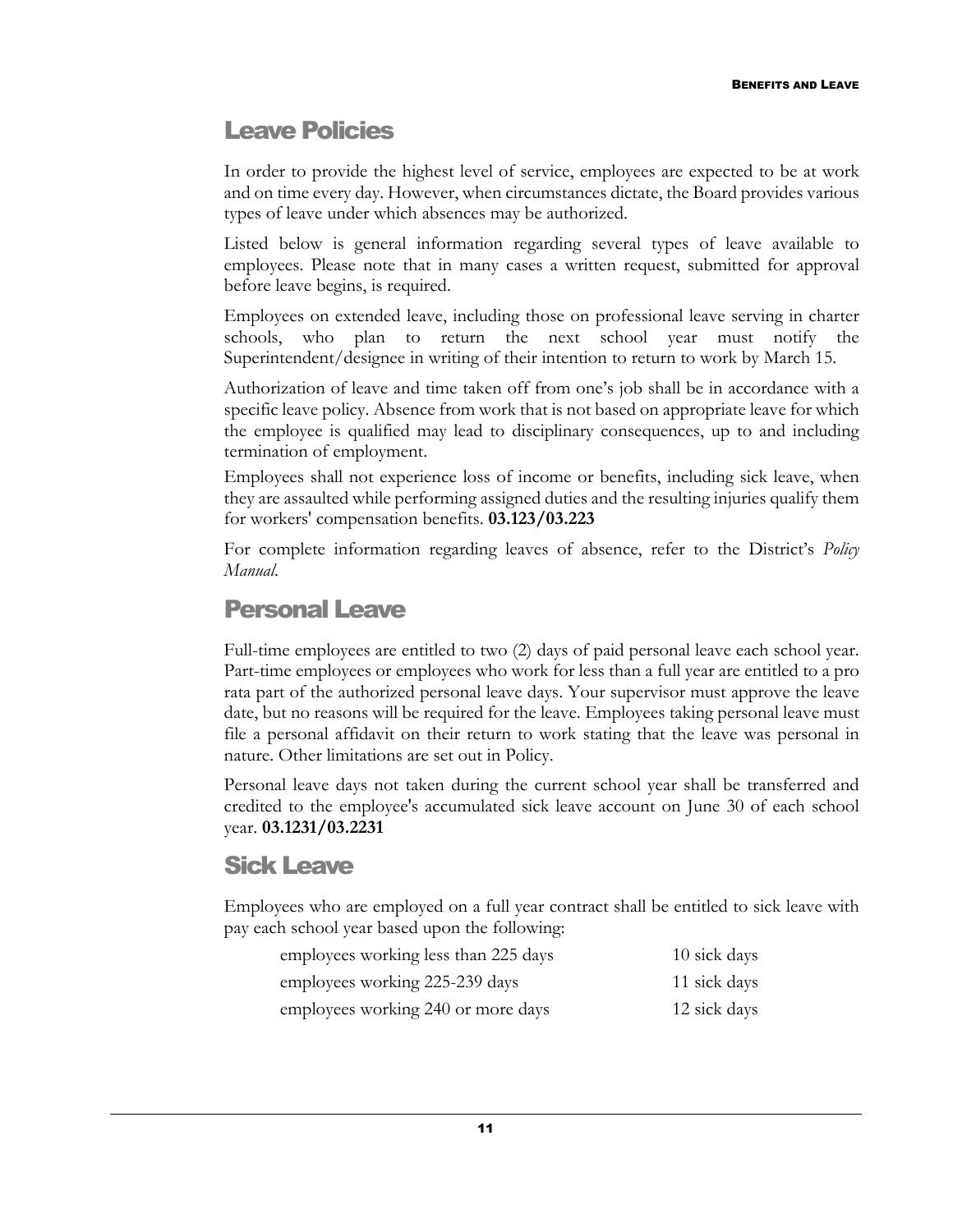Part-time employees or employees who work for less than a full year are entitled to a pro rata part of the authorized sick leave days. Sick leave days not taken during the school year they were granted accumulate without limit for all employees. Upon return to work an employee claiming sick leave must file a personal affidavit or a certificate of a physician stating that the employee was ill or that the employee was absent for the purpose of attending to a member of the immediate family who was ill. **03.1232/03.2232**

See the "Retirement" section for information about reimbursement for unused sick leave at retirement.

### Sick Leave Donation Program

Employees who have accumulated more than fifteen (15) days of sick leave may request to donate sick leave days to another employee authorized to receive the donation. Employees may not disrupt the workplace while asking for donations.

Applications to donate sick leave should be returned to the District Office.

Any sick leave that is not used will be returned on a prorated basis to the employees who donated days. **03.1232/03.2232** 

## Family and Medical Leave

Employees are eligible for up to twelve (12) workweeks of family and medical leave each school year, if they have been employed by the District for twelve (12) months, have worked at least 1,250 hours during the twelve (12) months preceding the start of the leave, and otherwise qualify for family and medical leave for one of the reasons below:

- 1. For the birth and care of an employee's newborn child or for placement of a child with the employee for adoption or foster care;
- 2. To care for the employee's spouse, child or parent who has a serious health condition, as defined by federal law;
- 3. For an employee's own serious health condition, as defined by federal law, that makes the employee unable to perform her/his job.
- 4. To address a qualifying exigency (need) defined by federal regulation arising out of the covered active duty or call to active duty involving deployment to a foreign country of the employee's spouse, son, daughter, or parent who serves in a reserve component or as an active or retired member of the Regular Armed Forces or Reserve in support of a contingency operation; and
- 5. To care for a covered service member (spouse, son, daughter, parent or next of kin) who has incurred or aggravated a serious injury or illness in the line of duty while on active duty in the Armed Forces that has rendered or may render the family member medically unfit to perform his/her duties or to care for a covered veteran with a serious injury or illness as defined by federal regulations.

When family and medical military caregiver leave is taken based on a serious illness or injury of a covered service member, an eligible employee may take up to twenty-six (26) workweeks of leave during a single twelve-month period.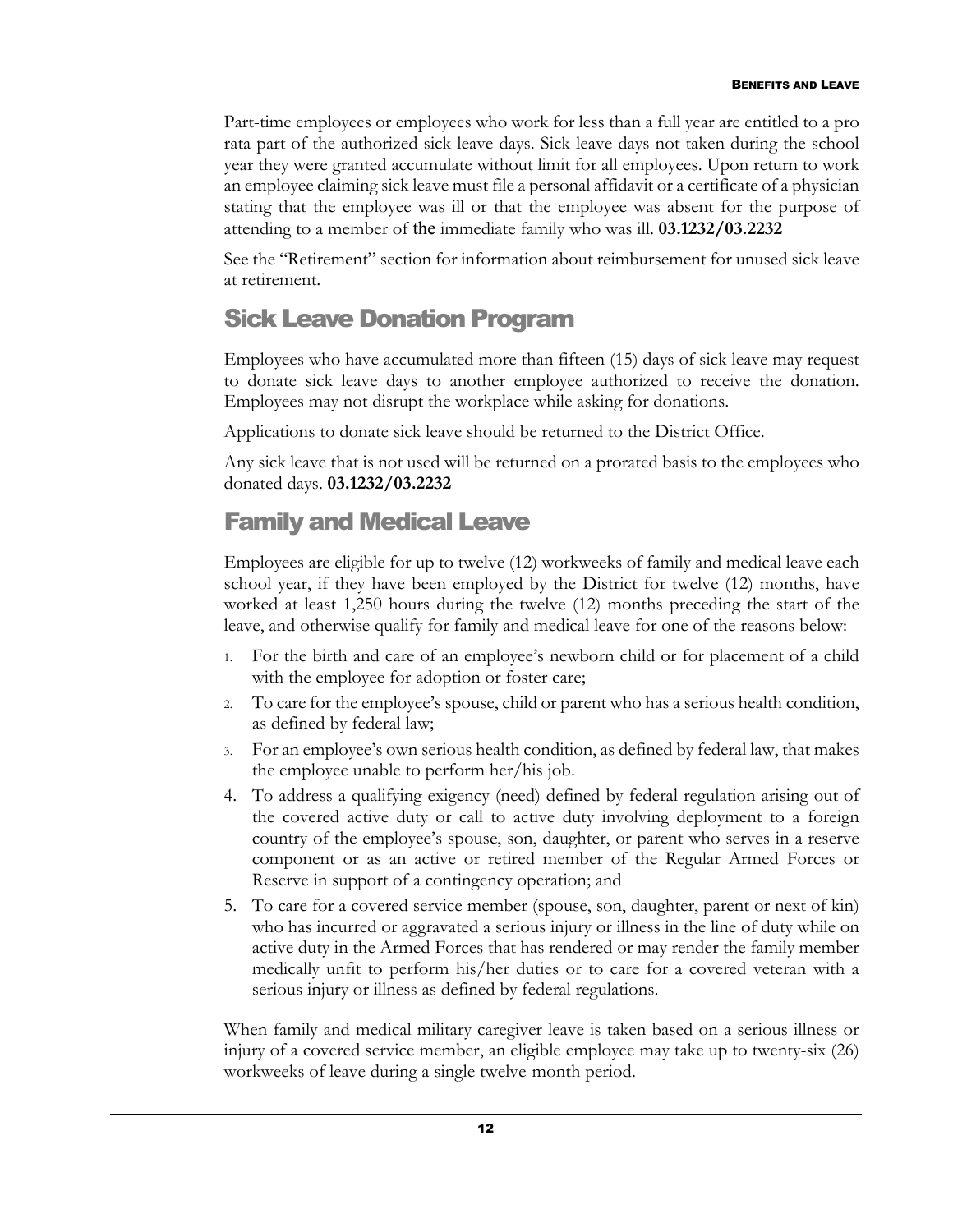Paid leave used under this policy will be subtracted from the twelve (12) workweeks to which the employee is entitled. Employees should contact their immediate supervisor as soon as they know they will need to use Family and Medical Leave. **03.12322/03.22322** 

Following is a summary of the major provisions of the Family and Medical Leave Act (FMLA) provided by the United States Department of Labor.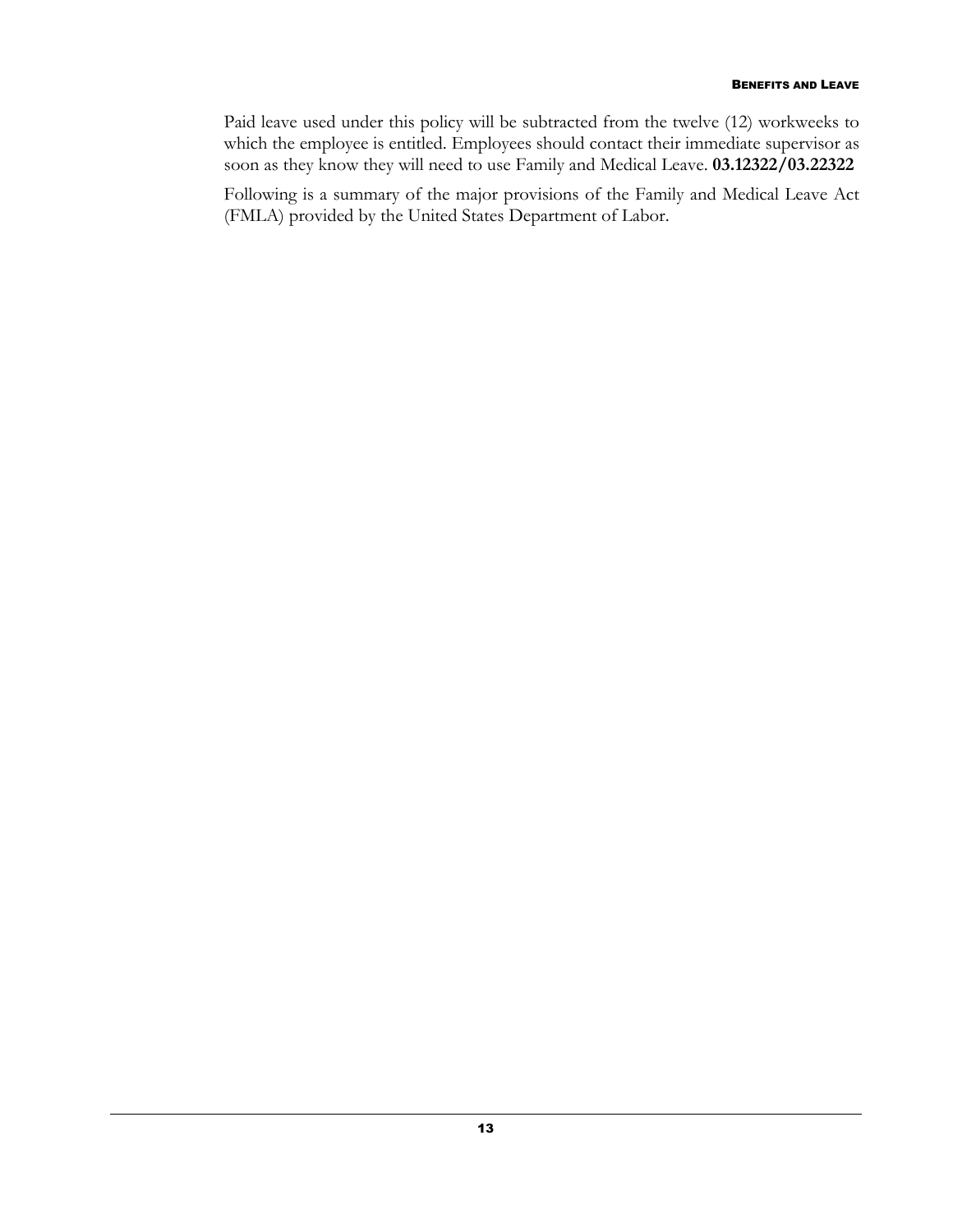#### **FML Basic Leave Entitlement**

FMLA requires covered employers to provide up to 12 weeks of unpaid, job-protected leave to eligible employees for the following reasons:

- For incapacity due to pregnancy, prenatal medical care or child birth;
- To care for the employee's child after birth, or placement for adoption or foster care;

• To care for the employee's spouse, son or daughter, or parent, who has a serious health condition; or

• For a serious health condition that makes the employee unable to perform the employee's job.

**Military Family Leave Entitlements -** Eligible employees whose spouse, son, daughter, or parent is on covered active duty or call to active duty or call to covered active duty status may use their 12-week leave entitlement to address certain qualifying exigencies. Qualifying exigencies may include attending certain military events, arranging for alternative childcare, addressing certain financial and legal arrangements, attending certain counseling sessions, and attending post-deployment reintegration briefings.

FMLA also includes a special leave entitlement that permits eligible employees to take up to 26 weeks of leave to care for a covered servicemember during a single 12-month period. A covered servicemember is: 1) a current member of the Armed Forces, including a member of the National Guard or Reserves, who is undergoing medical treatment, recuperation or therapy, is otherwise in outpatient status, or is otherwise on the temporary disability retired list, for a serious injury or illness\*; or 2) a veteran who was discharged or released under conditions other than dishonorable at any time during the five-year period prior to the first date the eligible employee takes FMLA leave to care for the covered veteran, and who is undergoing medical treatment, recuperation, or therapy for a serious injury or illness.\*

\*The FMLA definitions of "serious injury or illness" for current servicemembers and veterans are distinct from the FMLA definition of "serious health condition".

**Benefits and Protections -** During FMLA leave, the employer must maintain the employee's health coverage under any "group health plan" on the same terms as if the employee had continued to work. Upon return from FMLA leave, most employees must be restored to their original or equivalent positions with equivalent pay, benefits, and other employment terms.

Use of FMLA leave cannot result in the loss of any employment benefit that accrued prior to the start of an employee's leave.

**Eligibility Requirements -** Employees are eligible if they have worked for a covered employer for at least one year, for 1,250 hours over the previous 12 months\*, and if at least 50 employees are employed by the employer within 75 miles.

\*Special hours of service eligibility requirements apply to airline flight crew employees.

**Definition of Serious Health Condition -** A serious health condition is an illness, injury, impairment, or physical or mental condition that involves either an overnight stay in a medical care facility, or continuing treatment by a health care provider for a condition that either prevents the employee from performing the functions of the employee's job, or prevents the qualified family member from participating in school or other daily activities.

Subject to certain conditions, the continuing treatment requirement may be met by a period of incapacity of more than 3 consecutive calendar days combined with at least two visits to a health care provider or one visit and a regimen of continuing treatment, or incapacity due to pregnancy, or incapacity due to a chronic condition. Other conditions may meet the definition of continuing treatment.

**Use of Leave -** An employee does not need to use this leave entitlement in one block. Leave can be taken intermittently or on a reduced leave schedule when medically necessary. Employees must make reasonable efforts to schedule leave for planned medical treatment so as not to unduly disrupt the employer's operations. Leave due to qualifying exigencies may also be taken on an intermittent basis.

Substitution of Paid Leave for Unpaid Leave - Employees may choose or employers may require use of accrued paid leave while taking FMLA leave. In order to use paid leave for FMLA leave, employees must comply with the employer's normal paid leave policies.

**Employee Responsibilities -** Employees must provide 30 days advance notice of the need to take FMLA leave when the need is foreseeable. When 30 days notice is not possible, the employee must provide notice as soon as practicable and generally must comply with an employer's normal call-in procedures.

Employees must provide sufficient information for the employer to determine if the leave may qualify for FMLA protection and the anticipated timing and duration of the leave. Sufficient information may include that the employee is unable to perform job functions, the family member is unable to perform daily activities, the need for hospitalization or continuing treatment by a health care provider, or circumstances supporting the need for military family leave. Employees also must inform the employer if the requested leave is for a reason for which FMLA leave was previously taken or certified. Employees also may be required to provide a certification and periodic recertification supporting the need for leave.

**Employer Responsibilities -** Covered employers must inform employees requesting leave whether they are eligible under FMLA. If they are, the notice must specify any additional information required as well as the employees' rights and responsibilities. If they are not eligible, the employer must provide a reason for the ineligibility.

Covered employers must inform employees if leave will be designated as FMLA-protected and the amount of leave counted against the employee's leave entitlement. If the employer determines that the leave is not FMLA-protected, the employer must notify the employee. **Unlawful Acts by Employers -** FMLA makes it unlawful for any employer to:

• Interfere with, restrain, or deny the exercise of any right provided under FMLA; and

• Discharge or discriminate against any person for opposing any practice made unlawful by FMLA or for involvement in any proceeding under or relating to FMLA.

**Enforcement -** An employee may file a complaint with the U.S. Department of Labor or may bring a private lawsuit against an employer. FMLA does not affect any Federal or State law prohibiting discrimination, or supersede any State or local law or collective bargaining agreement which provides greater family or medical leave rights.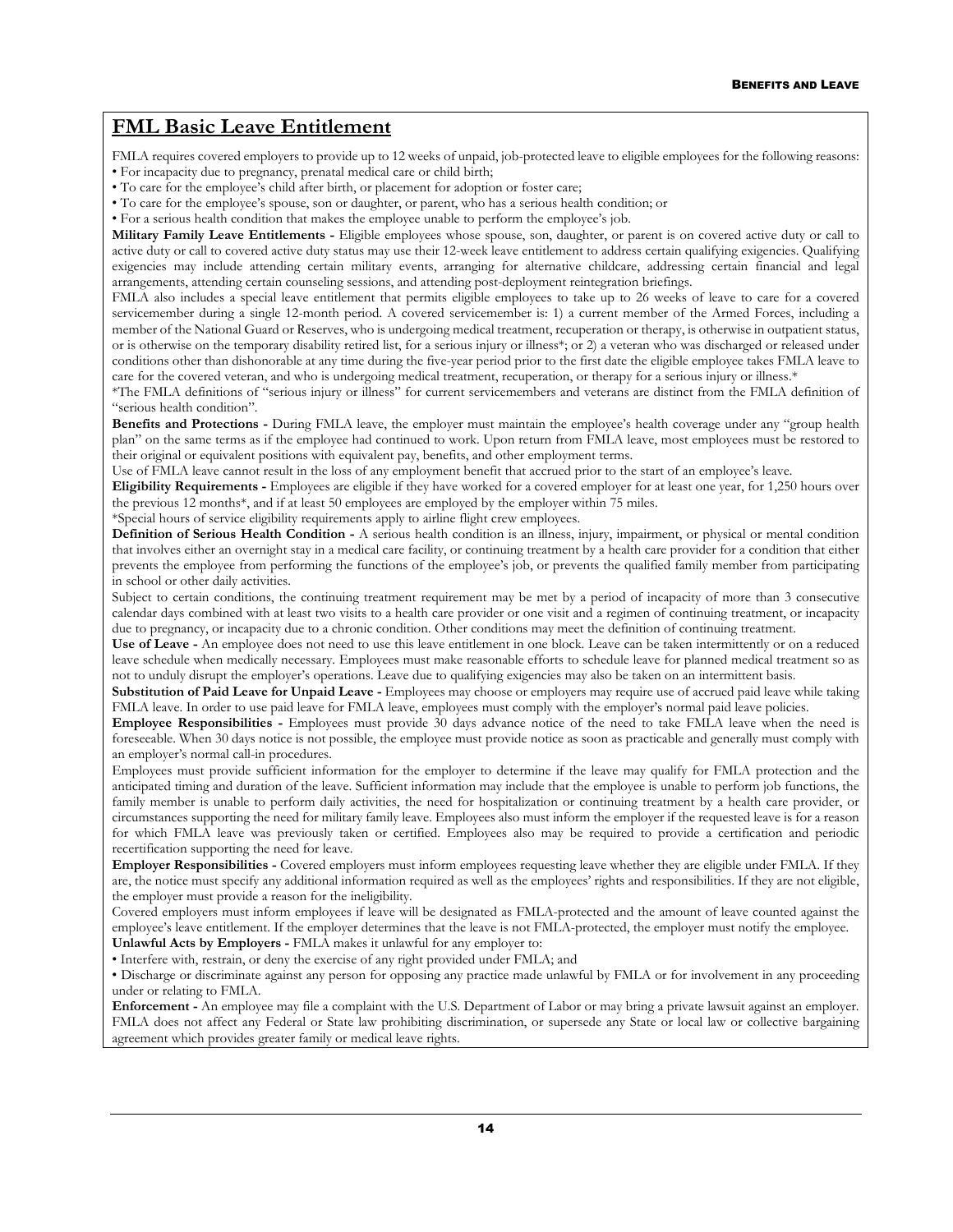#### Quarantine Leave

Employees shall receive at least ten (10) days for quarantine due to exposure to a reportable infectious or contagious disease under 902 KAR 2:020 or any other infectious or contagious disease designated as reportable to a local health department or the Department for Public Health by a valid order or administrative regulation of the local health department serving the school District or the Department for Public Health.

Leave granted shall be on a day-by-day basis, as needed, and shall not accumulate or carry over year to year, and shall not be transferable to any other classification of paid leave established by KRS 161.155, KRS 161.154, or Board policy. **03.12323/03.22323** 

#### Maternity Leave

Employees may use up to thirty (30) days of sick leave immediately following the birth or adoption of a child.

The parent of a newborn or an employee who adopts a child may also request an unpaid leave of absence not to exceed the remainder of the school year in which the birth or placement occurred. Thereafter, leave may be extended in increments of no more than one (1) year.

Employees eligible for family and medical leave are entitled to up to twelve (12) workweeks of unpaid leave to care for the employee's child after birth or placement of a child with the employee for adoption or foster care. Leave to care for an employee's healthy newborn baby or minor child who is adopted or accepted for foster care must be taken within twelve (12) months of the birth or placement of the child. **03.1233/03.2233** 

The Board may only request medical information necessary to decide whether to grant a leave of absence; shall not request or retain unnecessary medical information; and shall not disclose any medical information received, except as permitted by state and federal law. **03.1233**

### Extended Disability Leave

Unpaid disability leave for the remainder of the school year is available to employees who need it. Thereafter, leave may be extended by the Board in increments of no more than one (1) year.

The Superintendent may require an employee to secure a medical practitioner's verification of a medical condition that will justify the need for disability leave. **03.1234/03.2234** 

The Board may only request medical information necessary to decide whether to grant a leave of absence; shall not request or retain unnecessary medical information; and shall not disclose any medical information received, except as permitted by state and federal law. **03.1234**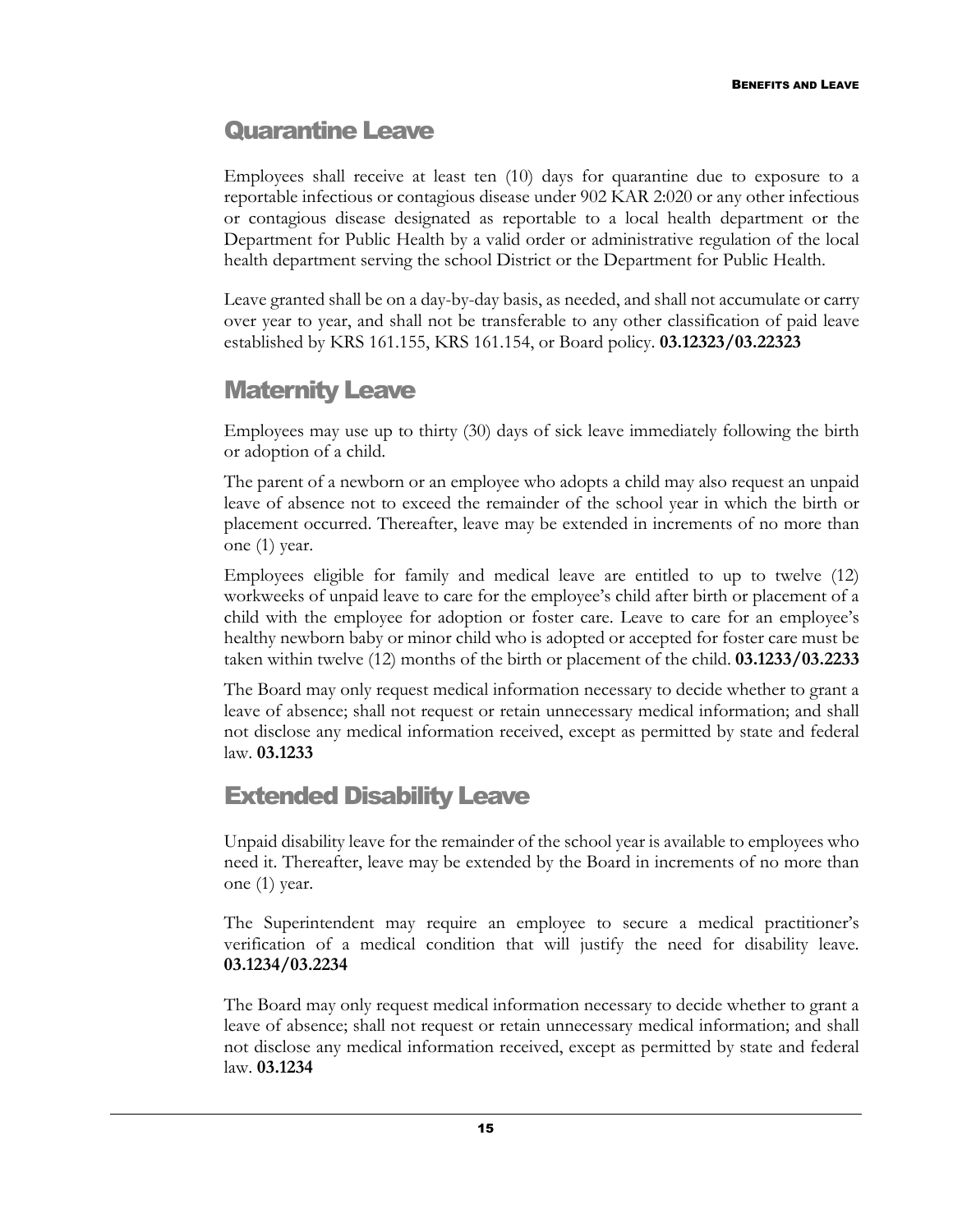BENEFITS AND LEAVE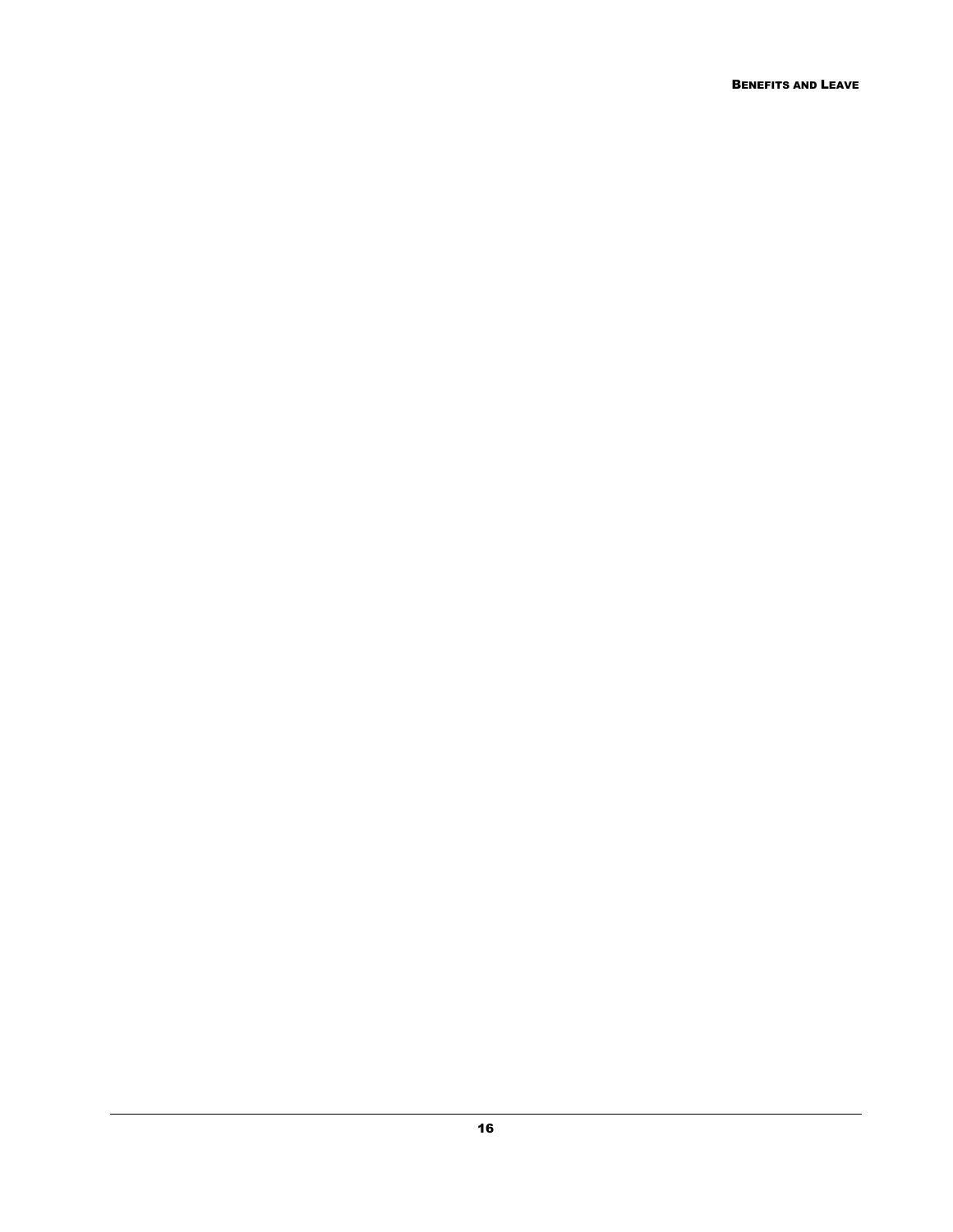#### Educational Leave

**Certified Employees:** The Board may grant unpaid leave for a period no longer than two (2) consecutive years for educational or professional purposes. Leave may be granted for full-time attendance at universities or other training or professional activities. Leave will not be granted for part-time educational activities.

The Board shall grant a two (2) year unpaid leave to employees under continuing service contracts who have been offered employment with a charter school.

A teacher with continuing status shall notify the District of the teacher's intent to work in a converted charter school.

A teacher working in a converted charter school shall notify the District of the teacher's intent to return to employment the next school year by April 15 of each year of the granted leave.

Written application for educational/professional leave must be made at least sixty (60) days before the leave is to begin. **03.1235**

**Classified Employees:** Upon recommendation by the Superintendent, the Board may grant short-term paid leaves to classified employees for training necessary to enhance skills required for their jobs or in anticipation of a different position within the school system. **03.2235**

#### Emergency Leave

Full-time employees are entitled to one (1) day of emergency leave with pay each school year. Part-time employees and employees who work for less than a full year are entitled to a pro rata part of the authorized emergency leave days. Emergency leave days not taken during the school year do not accumulate.

Approved reasons for taking emergency leave include: bereavement, personal disasters, legal/court appearances and others as approved by the Superintendent/designee. Persons taking emergency leave must file a personal affidavit upon their return to work stating the specific reasons for their absence. **03.1236/03.2236**

#### Jury Leave

Any employee who serves on a jury in local, state or federal court will be granted paid leave for the period of her/his jury service. The employee shall reimburse the Board for any compensation (except expense monies) received as jury pay.

Employees who will be absent from work to serve on a jury must notify their immediate supervisor in advance. **03.1237/03.2237**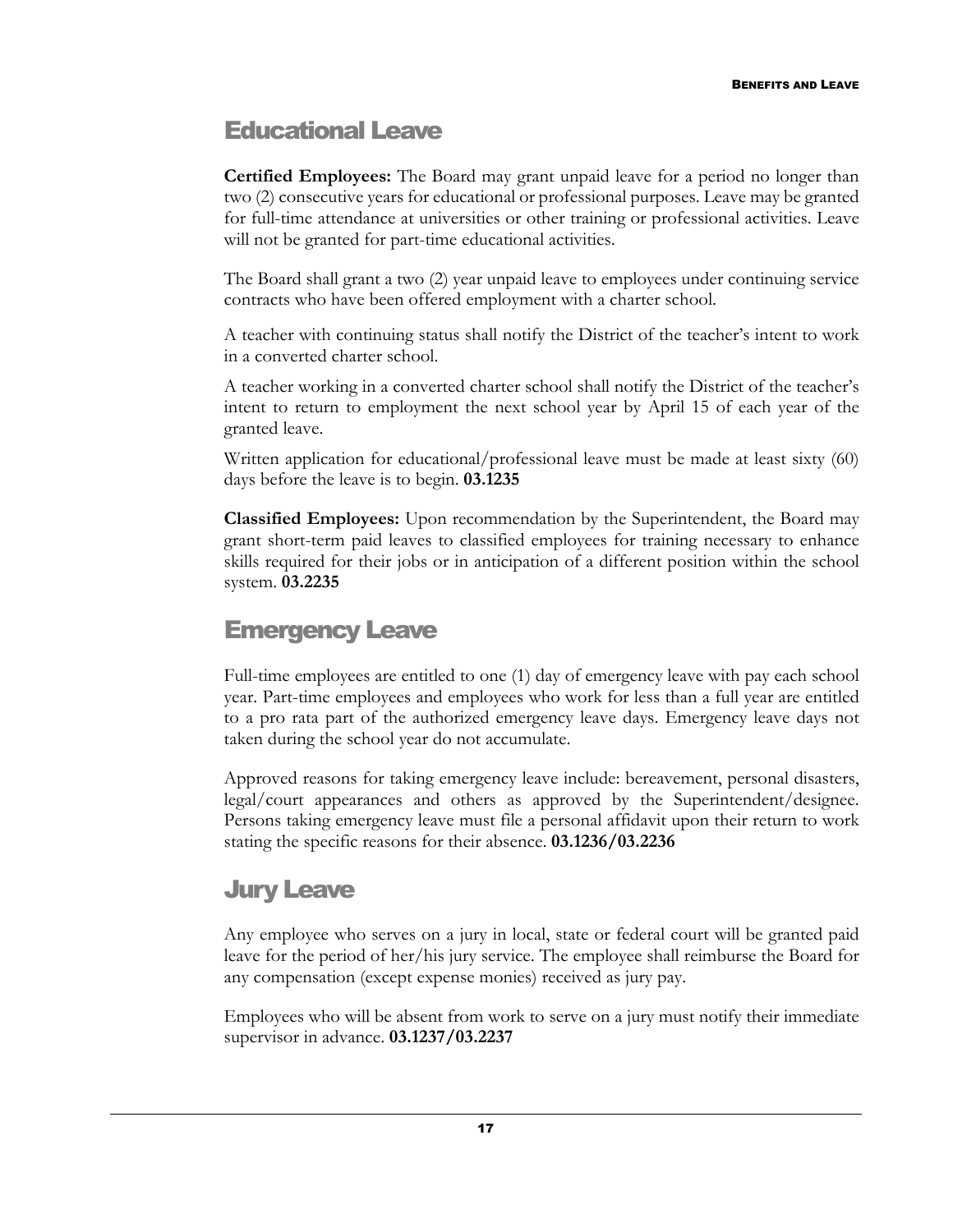#### Military/Disaster Services Leave

Military leave is granted under the provisions and conditions specified in law. As soon as they are notified of an upcoming military-related absence, employees are responsible for notifying their immediate supervisor.

The Board may grant disaster services leave to requesting eligible employees. **03.1238/03.2238** 

#### Unpaid Leave

Leave without pay may be granted to certified employees by the Board provided the leave is for educational or professional purposes, or for illness, maternity, adoption of a child or children, or other disability. Requests shall be made in writing and shall be submitted to the Superintendent who shall forward to the Board for approval. Certified employees who are absent without prior approval from the Board and who have exhausted all leave options may not be meeting their contractual requirements and may be subject to disciplinary action, up to and including termination. **03.123** 

Leave without pay may be granted to classified employees by the Board. Requests shall be made in writing and shall be submitted to the Superintendent for approval. Classified employees who are absent without prior approval from the Superintendent and who have exhausted all leave options may not be meeting their contractual requirements and may be subject to disciplinary action, up to and including termination. **03.223**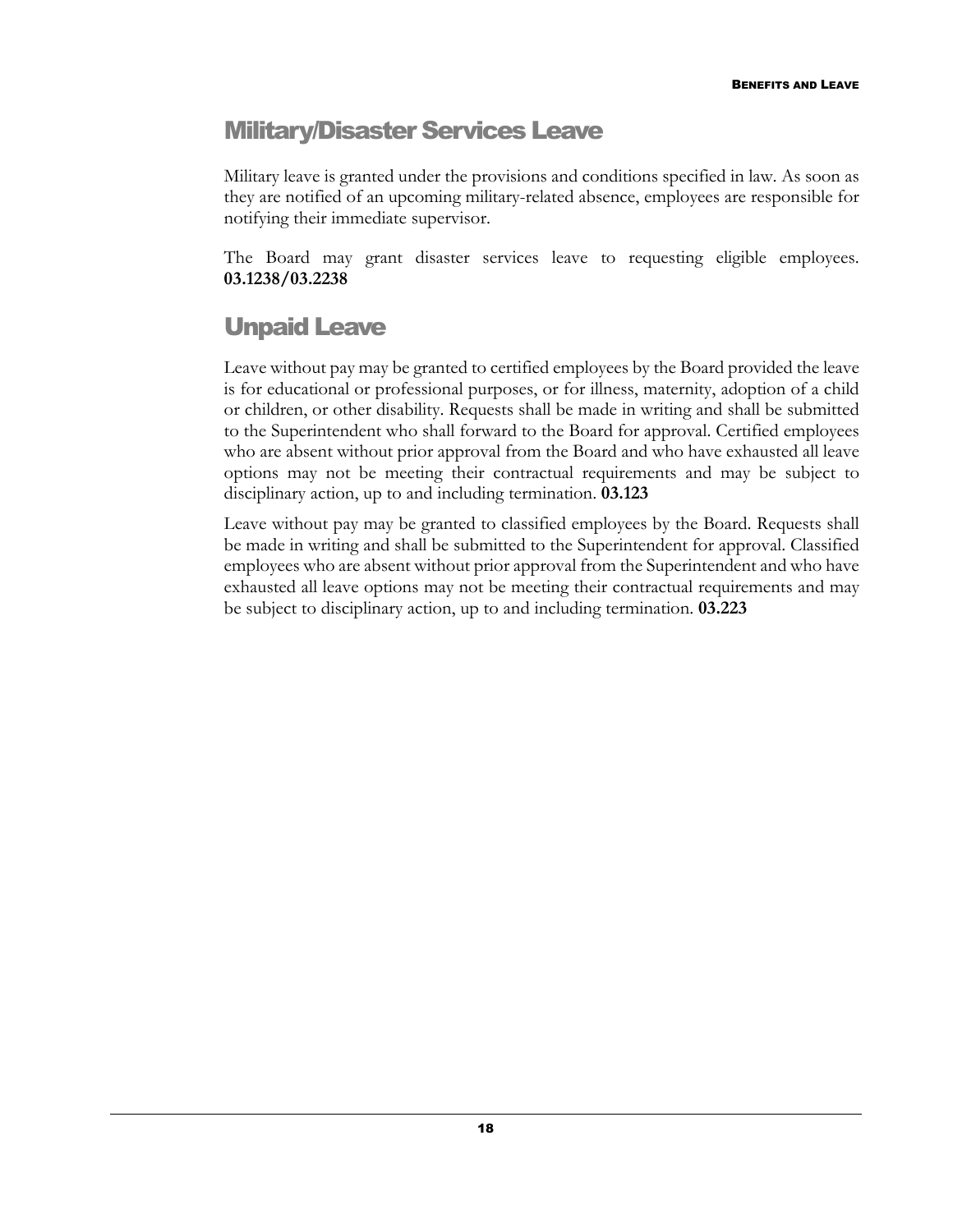

# Personnel Management

## **Transfer**

Employees who wish to request a voluntary transfer should contact their immediate supervisor for assistance**.** Certified employees wishing to request a transfer should submit a written request to the Superintendent.

Employees charged with a felony offense may be transferred to a second position with no change in pay until such time as they are found not guilty, the charges are dismissed, their employment is terminated, or the Superintendent determines that further personnel action is not required. **03.1311/03.2311**

## Employee Discipline

Termination and nonrenewal of contracts are the responsibility of the Superintendent. **03.17/03.27/03.2711**

Certified employees who resign or terminate their contracts must do so in compliance with KRS 161.780.

### Retirement

Employees who decide to retire should give the Superintendent/designee notice as far in advance as possible, but no later than two (2) weeks before retirement. Retirement benefits are solely a matter of contract between the employee and her/his retirement system (the Teacher's Retirement System or the County Employee's Retirement System).

The Board compensates employees only upon initial retirement for each unused sick day at the rate of thirty percent (30%) of the daily salary, based on the employee's last annual salary. Employees retiring from this or any other District may be compensated for unused sick leave days only once, even if they are subsequently rehired. **03.175/03.273**

### **Evaluations**

All employees are given an opportunity to review their evaluations and an opportunity to attach a written response to the evaluation. Any employee who believes that s/he was not fairly evaluated may appeal his/her evaluation in accordance with Policy. **03.18/03.28**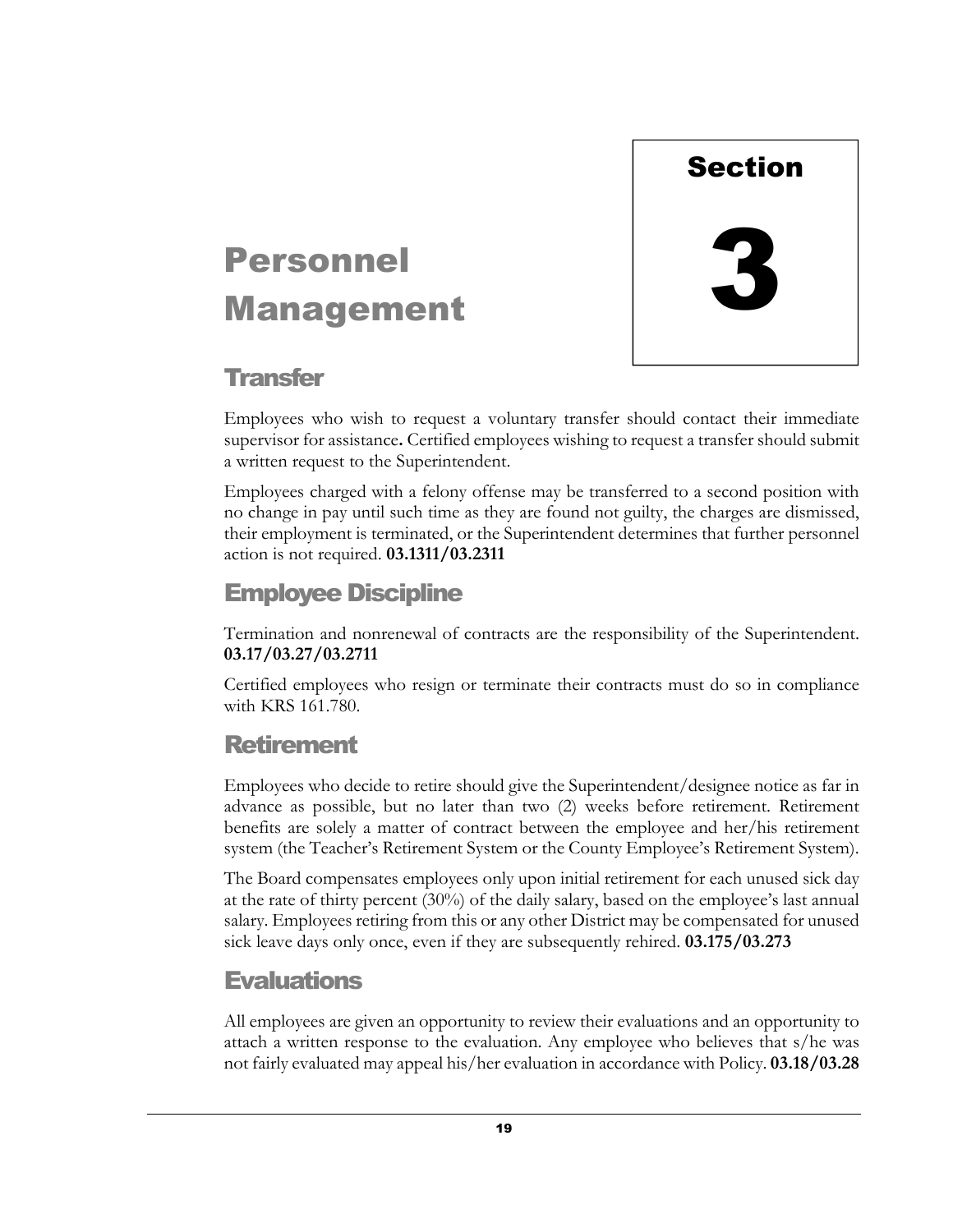# Training/In-Service

The Board provides a high quality, personalized, and evidence-based program for professional development and staff trainings.

**Certified Personnel:** Unless an employee is granted leave, failure to complete and document required professional development during the academic year will result in a reduction in salary and may be reflected in the employee's evaluation. **03.19** 

**Classified Personnel:** The Superintendent shall develop and implement a program for continuing training for selected classified personnel. **03.29**

### District Training

Procedure **03.19 AP. 23** may be used to track completion of local and state employee training requirements that apply across the District and maintain a record for the information of the Superintendent and Board.

#### Personnel Records

One (1) master personnel file is maintained in the Central Office for each employee. The Principal/supervisor may maintain a personnel folder for each person under his/her supervision. Employees may inspect their personnel files. **03.15/03.25** 

## Retention of Recordings

Employees shall comply with the statutory requirement that school officials are to retain any digital, video, or audio recording as required by law. **01.61**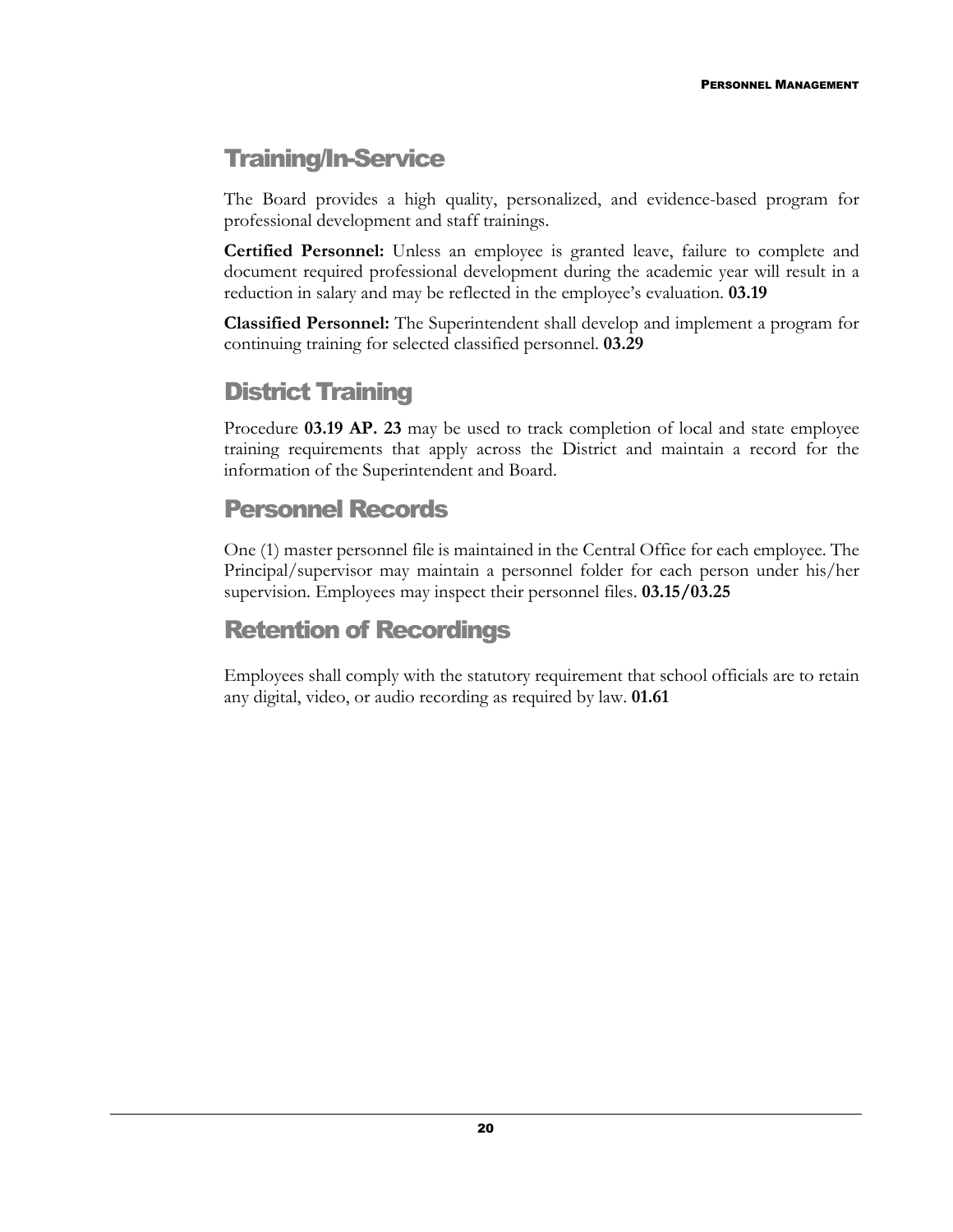# Section 4

# Employee Conduct

## Absenteeism/Tardiness/Substitutes

Certified employees who must be absent are to inform their Principal and log the absence in the sub calling program by 6:00 a.m. or as soon as possible on the day of absence. Classified employees should notify their immediate supervisor and log the absence in the sub calling program as soon as possible if they are going to be absent. **Bus drivers** are to notify their supervisor at least two (2) hours before the scheduled time to report for work. **03.123/03.223** 

## Staff Meetings

Unless they are on leave or have been excused by the administrator who called the meeting, staff members shall attend called meetings. **03.1335**

# Political Activities

Employees shall not promote, organize, or engage in political activities while performing their duties or during the work day. Promoting or engaging in political activities shall include, but not be limited to, the following:

- Encouraging students to adopt or support a particular political position, party, or candidate; or
- Using school property or materials to advance the support of a particular political position, party, or candidate. **03.1324/03.2324**

# Disrupting the Educational Process

Any employee who participates in or encourages activities that disrupt the educational process may be subject to disciplinary action, including termination.

Behavior that disrupts the educational process includes, but is not limited to:

conduct that threatens the health, safety or welfare of others;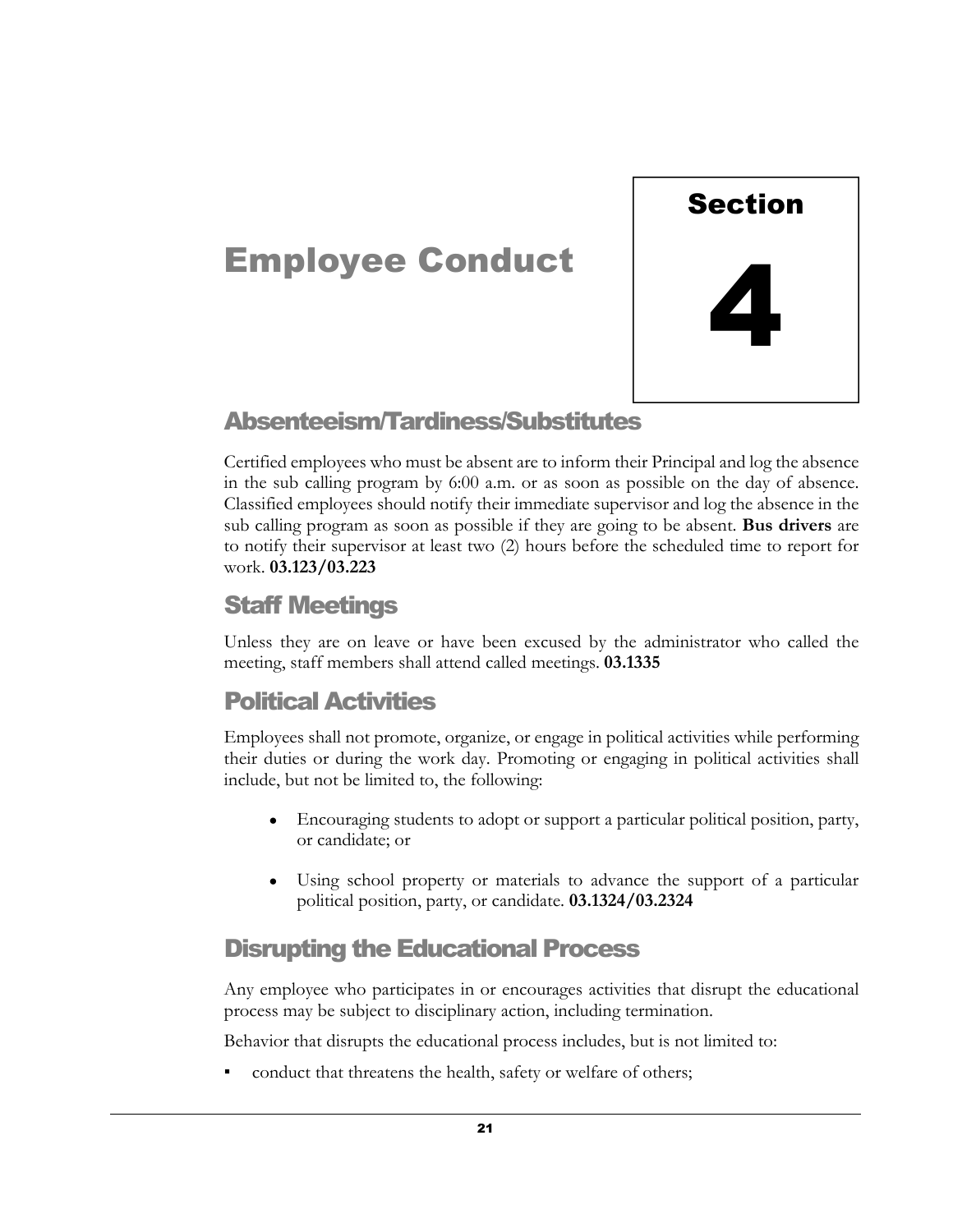- conduct that may damage public or private property (including the property of students or staff);
- illegal activity;
- conduct that interferes with a student's access to educational opportunities or programs, including ability to attend, participate in, and benefit from instructional and extracurricular activities; or
- conduct that disrupts delivery of instructional services or interferes with the orderly administration of the school and school-related activities or District operations. **03.1325/03.2325**

#### Previewing Student Materials

Except for current events programs and programs provided by Kentucky Educational Television, teachers shall review all materials presented for student use or viewing before use. This includes movies and other videos in any format. **08.234**

#### Controversial Issues

Teachers who suspect that materials or a given issue may be inappropriate or controversial shall confer with the Principal prior to the classroom use of the materials or discussion of the issue. **08.1353**

### Drug-Free/Alcohol-Free Schools

Employees must not manufacture, distribute, dispense, be under the influence of, purchase, possess, use, or attempt to obtain, sell or transfer any of the following in the workplace or in the performance of duties:

- 1. Alcoholic beverages;
- 2. Controlled substances, prohibited drugs and substances, and drug paraphernalia; and or any narcotic drug, hallucinogenic drug, amphetamine, barbiturate, marijuana or any other controlled substance as defined by federal regulation.
- 3. Substances that "look like" a controlled substance. In instances involving look-alike substances, there must be evidence of the employee's intent to pass off the item as a controlled substance.

In addition, employees shall not possess prescription drugs for the purpose of sale or distribution.

Employees who violate the terms of the District's drug-free/alcohol-free policy may be suspended, non-renewed or terminated. Violations may result in notification of appropriate legal officials.

Employees who know or believe that the District's alcohol-free/drug-free policies have been violated must promptly make a report to the local police department, sheriff, or Kentucky State Police. **09.423**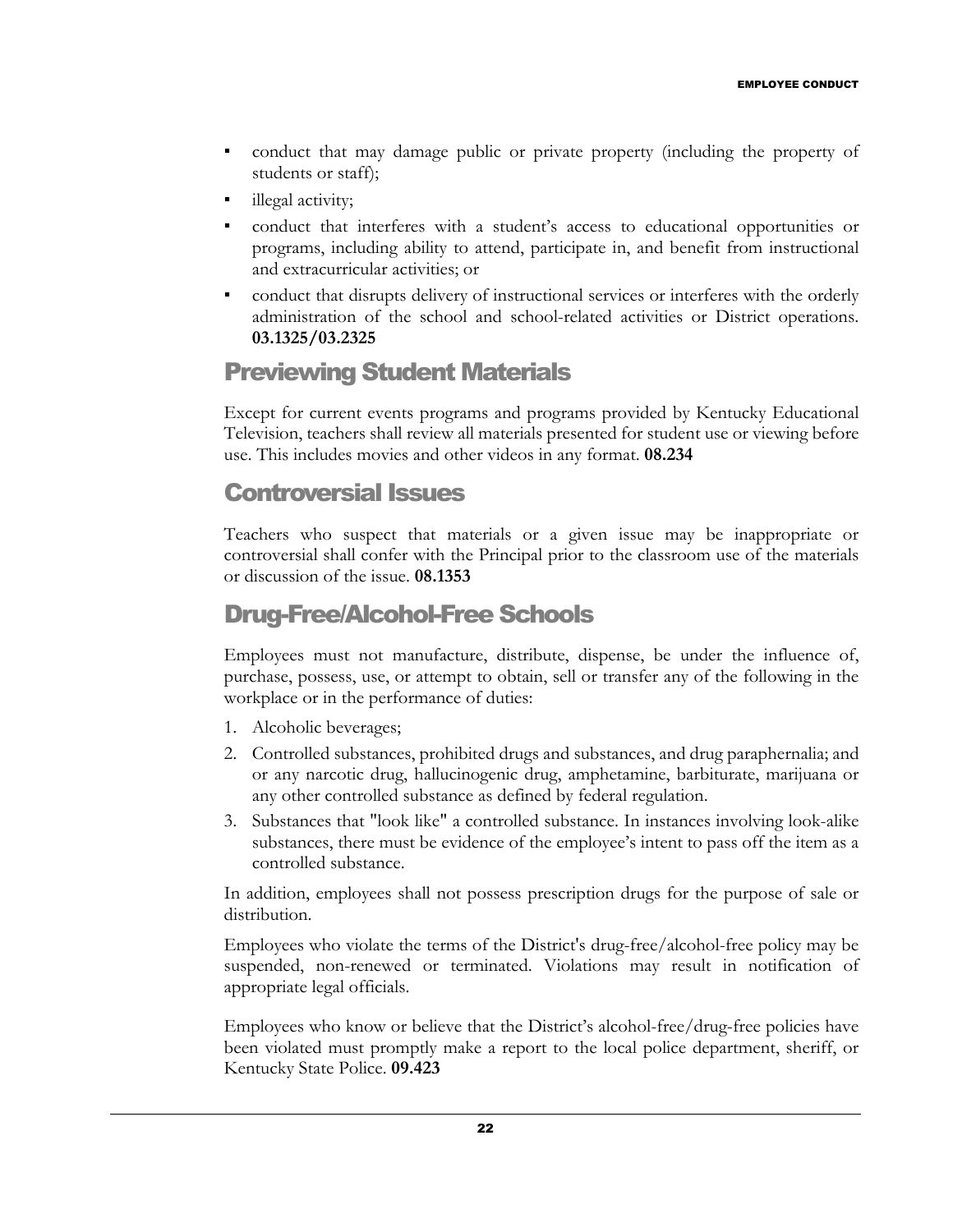Any employee convicted of any criminal drug statute involving illegal use of alcohol, illicit drugs, prescription drugs, or over-the-counter drugs shall, within five (5) working days after receiving notice of a conviction, provide notification of the conviction to the Superintendent.

Teachers are subject to random or periodic drug testing following reprimand or discipline for misconduct involving illegal use of controlled substances. **03.13251/03.23251**

# Federal Motor Carrier Safety Administration (FMCSA) Drug and Alcohol Clearinghouse for CDL/CLP **Operators**

Reporting of the following information on individual drivers to the federal Clearinghouse is required: verified positive, adulterated, or substituted test results; confirmed alcohol tests at .04 or higher; refusal to submit to required tests; the reporting of actual knowledge (as defined by federal regulation) of Department of Transportation (DOT) regulatory violations, including violations based on prohibited on duty, pre-duty, or post-accident alcohol use and controlled substance use; and regulatory return to duty and follow-up testing information as applicable.

The District shall not allow a driver to perform any safety-sensitive function if the results of a Clearinghouse query on the driver demonstrate a disqualification as provided by regulation and such driver may be subject to personnel action up to and including termination. **06.221**

#### **Weapons**

Except where expressly and specifically permitted by Kentucky Revised Statute, carrying, bringing, using or possessing any weapon or dangerous instrument in any school building, on school grounds, in any school vehicle, or at any school-sponsored activity is prohibited. Except for School Resource Officers (SROs) as provided in KRS 158.4414, and authorized law enforcement officials, including peace officers and police as provided in KRS 527.070 and KRS 527.020, the Board prohibits carrying concealed weapons on school property. Staff members who violate this policy are subject to disciplinary action, including termination.

Employees who know or believe that this policy has been violated must promptly make a report to the local police department, sheriff, or Kentucky State Police and to school officials. **05.48**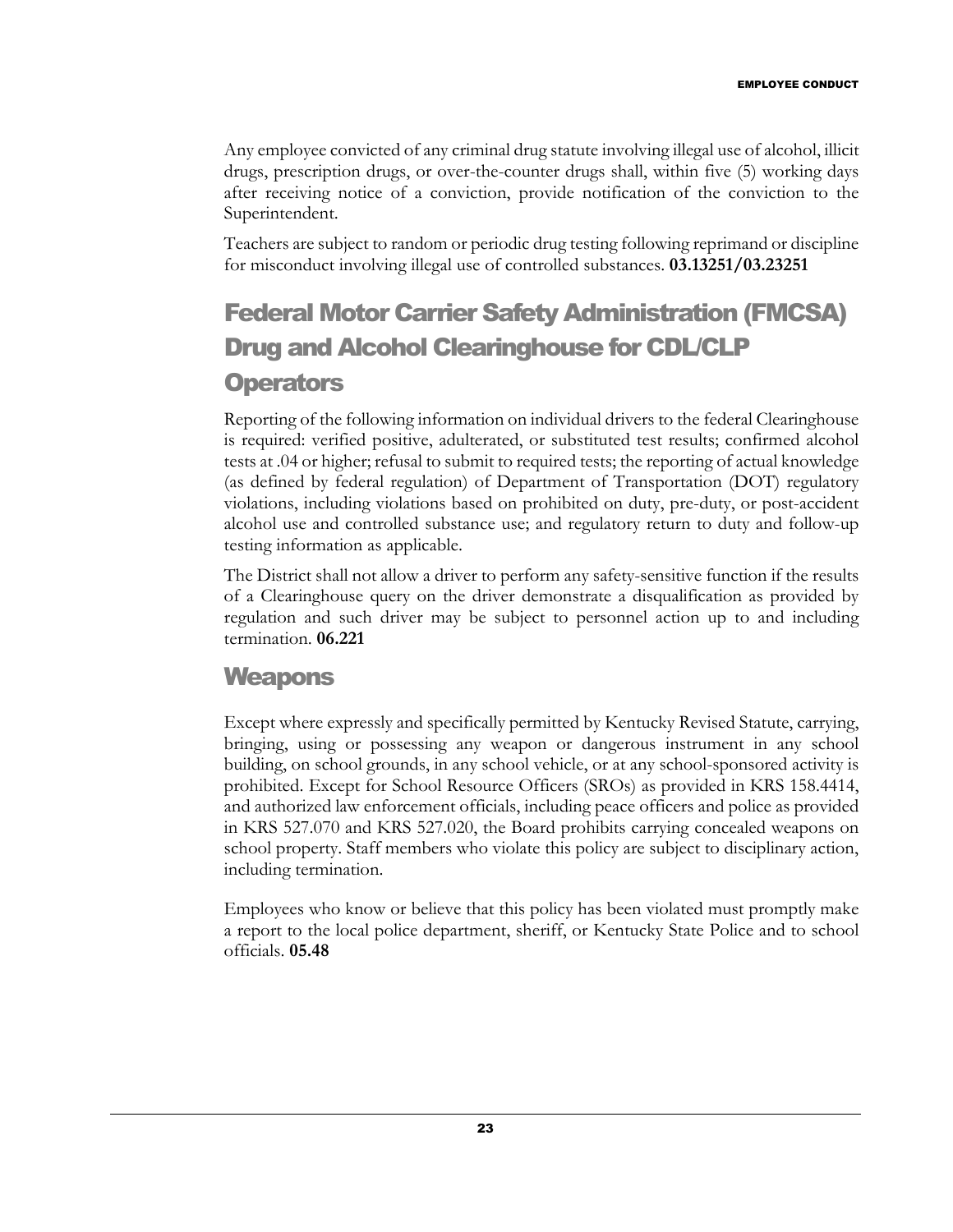# Tobacco, Alternative Nicotine Product, or Vapor **Products**

The use of any tobacco product, alternative nicotine product, or vapor product as defined in KRS 438.305 is prohibited for all persons and at all times on or in all property, including any vehicle, that is owned, operated, leased, or contracted for use by the Board and while attending or participating in any school-related student trip or student activity and is in the presence of a student or students.

School employees shall enforce the policy. A person in violation of this policy shall be subject to discipline or penalties as set forth by the Board. **03.1327/03.2327/06.221**

## Use of School Property

Employees are responsible for school equipment, supplies, books, furniture, and apparatus under their care and use. Employees shall immediately report to their immediate supervisor any property that is damaged, lost, stolen, or vandalized.

No employee shall perform personal services for themselves or for others for pay or profit during work time and/or using District property or facilities.

Employees may not use any District facility, vehicle, electronic communication system, equipment, or materials to perform outside work. These items (including security codes and electronic records such as e-mail) are District property.

District-owned telecommunication devices shall be used primarily for authorized District business purposes. However, occasional personal use of such equipment is permitted.

Employees may not use a code, access a file, or retrieve any stored communication unless they have been given authorization to do so. Employees cannot expect confidentiality or privacy of the information in their e-mail accounts. Authorized District personnel may monitor the use of electronic equipment from time to time.

Employees who drive any Board-owned vehicle and/or transport students must annually provide the Superintendent/designee with a copy of their driving record. Employees who receive a traffic citation during the year must report the citation to the Superintendent/designee before driving a Board-owned vehicle or transporting students. **03.1321/03.2321**

# Health, Safety and Security

It is the intent of the Board to provide a safe and healthful working environment for all employees. Employees should report any security hazard or conditions they believe to be unsafe to their immediate supervisor.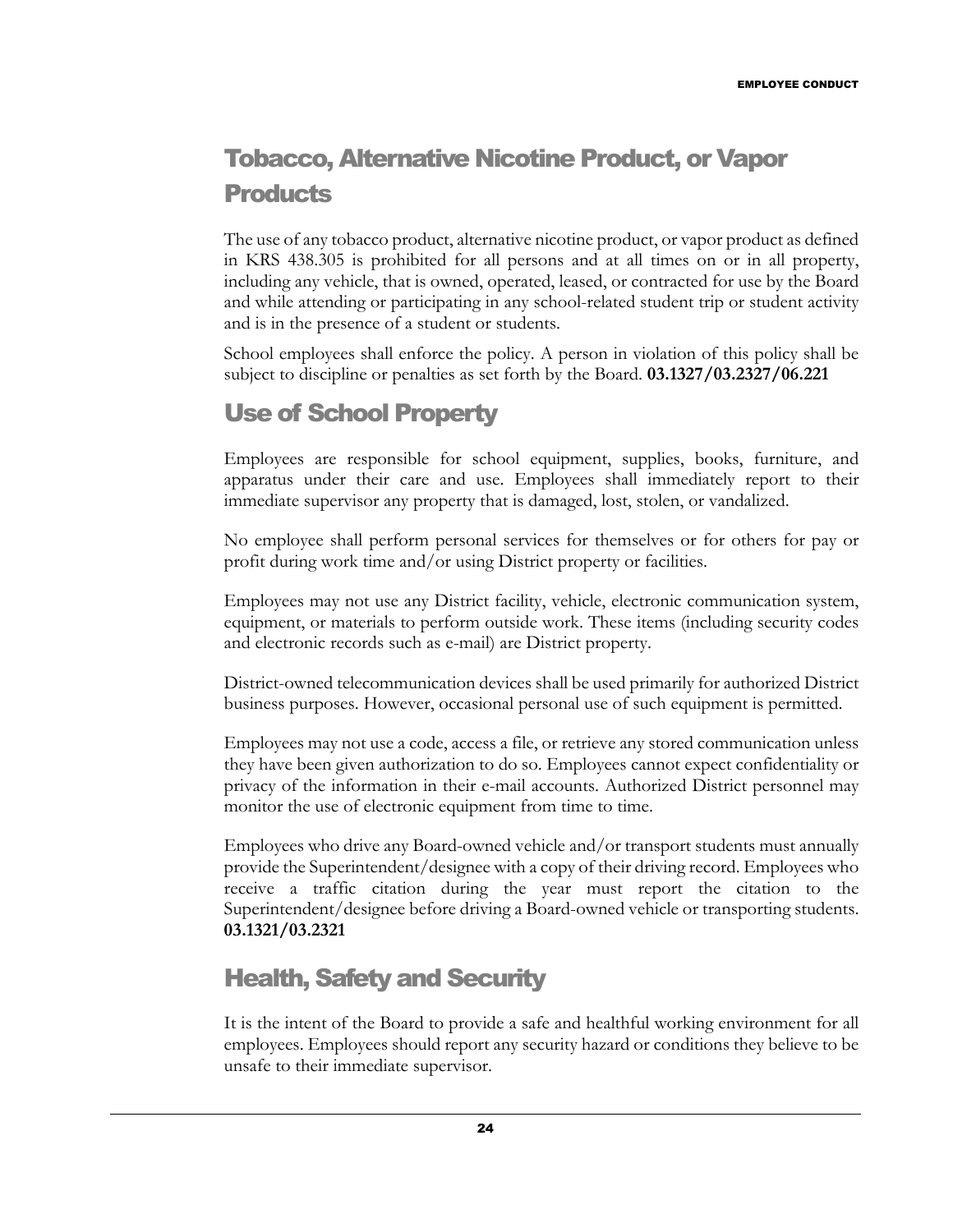In addition, employees are required to notify their supervisor immediately after sustaining a work-related injury or accident. A report should be made within 24-48 hours of the occurrence and prior to leaving the work premises, UNLESS the injury is a medical emergency, in which case the report can be filed following receipt of emergency medical care.

The District shall follow established timelines in policy when making oral reports to the Kentucky Labor Cabinet to report employee fatalities, amputations, hospitalizations, including hospitalization resulting from a heart attack, or the loss of an eye.

| File a Report        | After Hours Hotline |
|----------------------|---------------------|
| $(502) - 564 - 3070$ | $(800)$ 321-6742    |

For information on the District's plans for Hazard Communication, Bloodborne Pathogen Control, Lockout/Tagout, Personal Protective Equipment (PPE), and Asbestos Management, contact your immediate supervisor or see the District's *Policy Manual* and related procedures.

Employees should use their school/worksite two-way communication system to notify the Principal, supervisor or other administrator of an existing emergency. **03.14/03.24/05.4** 

#### Assaults and Threats of Violence

Employees should immediately report any threats they receive (oral, written or electronic) to their immediate supervisor.

Under provisions of state law (KRS 158.150) and regulation (702 KAR 5:080), school personnel may remove threatening or violent students from a classroom or from the District's transportation system pending further disciplinary action. However, before the need arises, employees should familiarize themselves with policy and procedures that are required. **09.425** 

#### Child Abuse

Any school personnel who knows or has reasonable cause to believe that a child under eighteen (18) is dependent, abused or neglected, or a victim of human trafficking, or is a victim of female genital mutilation, shall immediately make a report to a local law enforcement agency, the Cabinet for Health and Family Services or its designated representative, the Commonwealth's Attorney or the County Attorney. **09.227** 

### Use of Physical Restraint and Seclusion

Use of physical restraint and seclusion shall be in accordance with Board policy and procedure. **09.2212**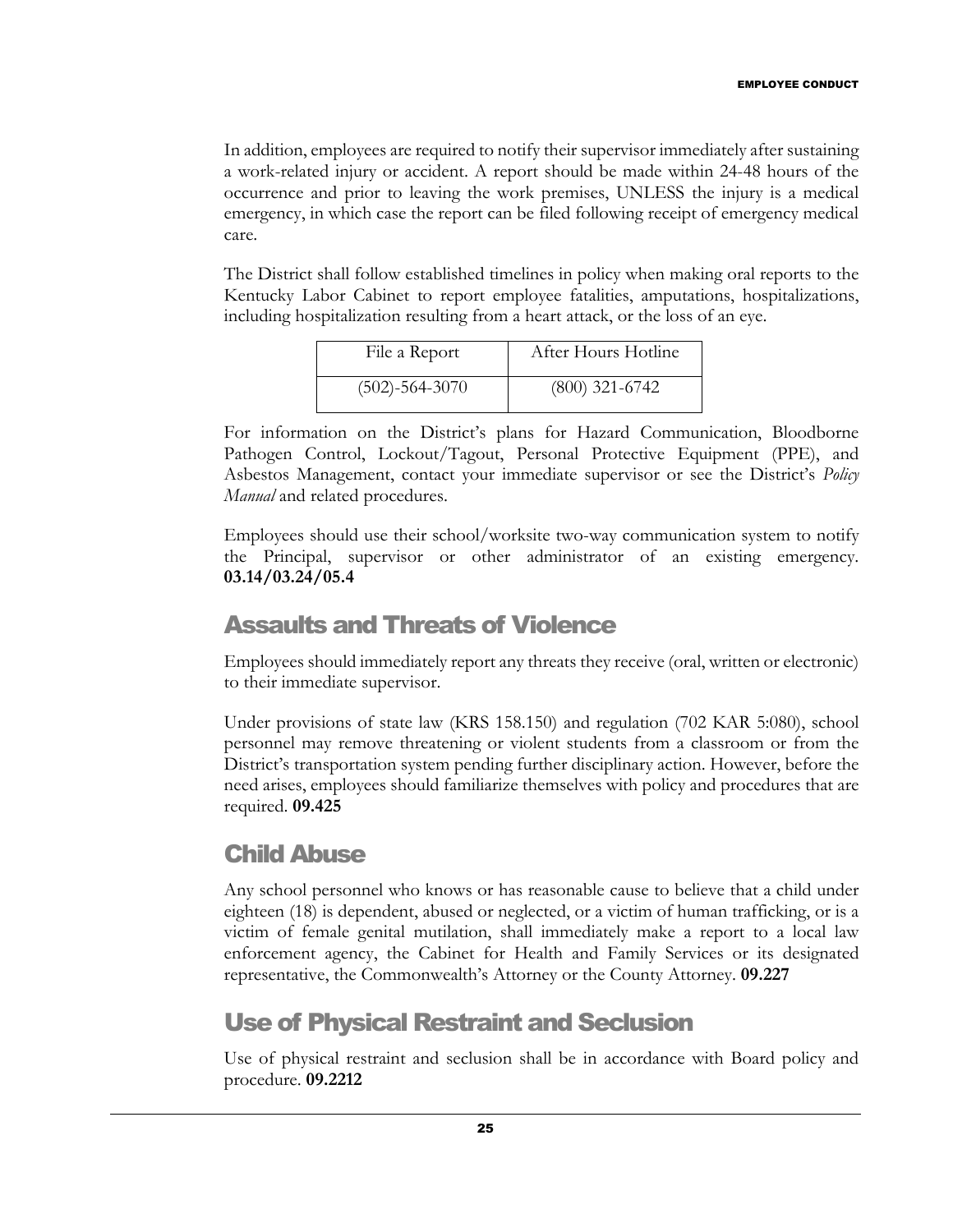# **Civility**

Employees should be polite and helpful while interacting with parents, visitors and members of the public. Individuals who come onto District property or contact employees on school business are expected to behave accordingly. Employees who fail to observe appropriate standards of behavior are subject to disciplinary measures, including dismissal.

In cases involving physical attack of an employee or immediate threat of harm, employees should take immediate action to protect themselves and others. In the absence of an immediate threat, employees should attempt to calmly and politely inform the individual of the provisions of Policy **10.21** or provide him/her with a copy. If the individual continues to be discourteous, the employee may respond as needed, including, but not limited to: hanging up on the caller; ending a meeting; asking the individual to leave the school; calling the site administrator/designee for assistance; and/or calling the police.

As soon as possible after any such incident, employees should submit a written incident report to their immediate supervisor. **10.21**

### Communications

The Superintendent/designee has developed specific procedures to assist employees in making a complaint. For full information refer to Policy **03.16/03.26** and related procedures.

Communications are individual in nature and must be brought by the individual employee. The Board shall not hear problems or complaints concerning simple disagreement or dissatisfaction with a personnel action. **03.16/03.26**

#### **Gifts**

Any gift presented to a school employee for the school's use must have the prior approval of the Superintendent/designee. After approval and acceptance, gifts become the property of the Board of Education. **03.1322/03.2322**

### Outside Employment or Activities

Employees may not perform any duties related to an outside job during their regular working hours. **03.1331/03.2331** 

### Required Reports

Although you may be directed to make additional reports, the following reports are required by law and/or Board policy:

Within seventy-two (72) hours of the discovery or notification of a security breach, the District shall notify the Commissioner of the Kentucky State Police, the Auditor of Public Accounts, the Attorney General, and the Education Commissioner. **01.6**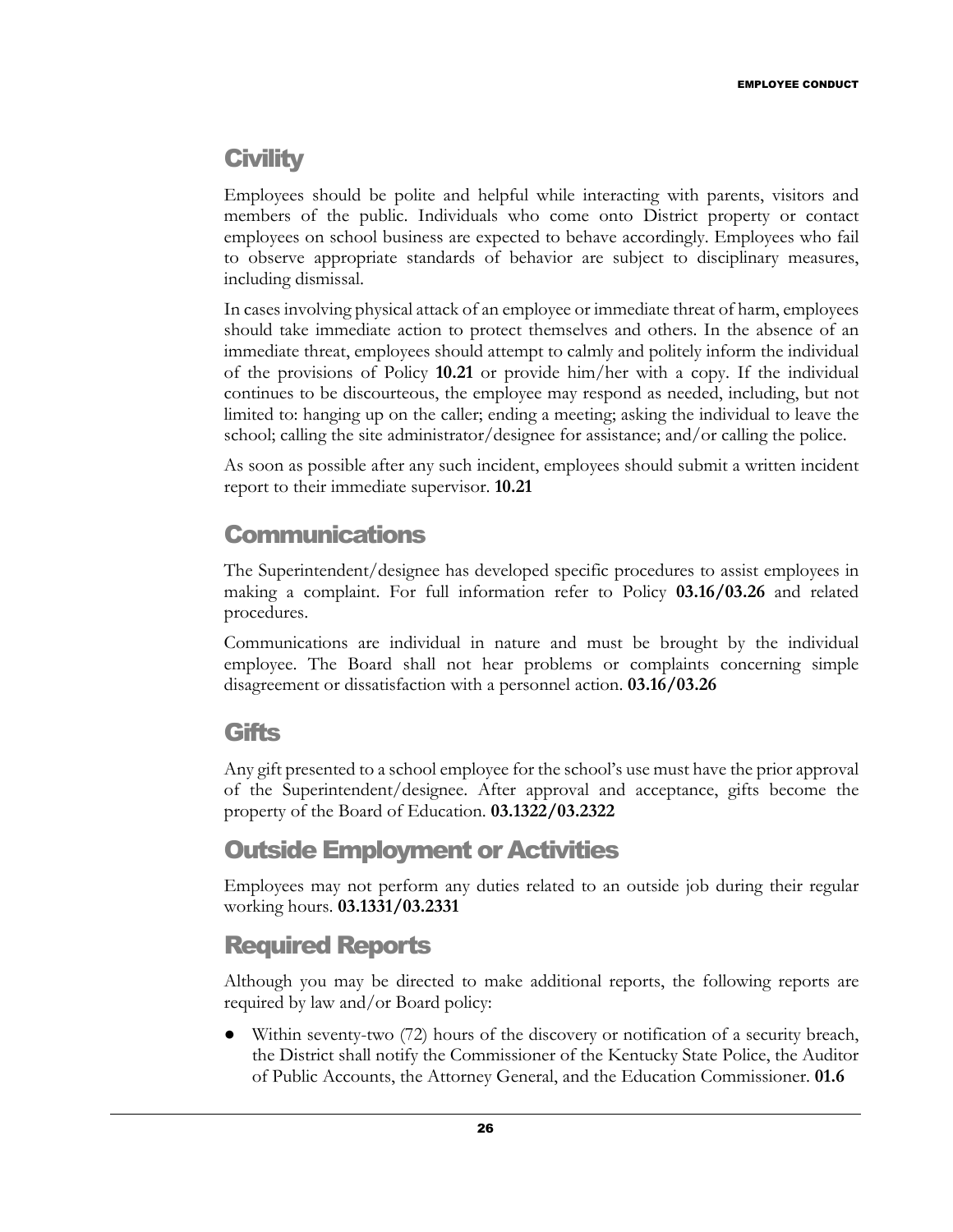- An employee shall report to the Superintendent if the employee has been found by the Cabinet for Health and Family Services to have abused or neglected a child, and if the employee has waived the right to appeal such a substantiated finding or the finding has been upheld upon appeal. **03.11/03.21**
- Report to the immediate supervisor damaged, lost, stolen, or vandalized school property or if District property has been used for unauthorized purposes. **03.1321/03.2321**
- If you know or believe that the District's alcohol-free/drug-free policies have been violated, promptly make a report to the local police department, sheriff, or Kentucky State Police. This is required if you know or have reasonable cause to believe that conduct has occurred which constitutes the use, possession, or sale of controlled substances on the school premises or within one thousand (1,000) feet of school premises, on a school bus, or at a school sponsored or sanctioned event. **03.13251/03.23251/09.423**
- Upon the request of a victim, school personnel shall report an act of domestic violence and abuse or dating violence and abuse to a law enforcement officer. School personnel shall discuss the report with the victim prior to contacting a law enforcement officer.

School personnel shall report to a law enforcement officer when s/he has a belief that the death of a victim with whom s/he has had a professional interaction is related to domestic violence and abuse or dating violence and abuse. **03.13253/03.23253/09.425**

- Report potential safety or security hazards to the Principal and notify your supervisor immediately after sustaining a work-related injury or accident. **03.14/03.24, 05.4**
- Report to the Principal/immediate supervisor or the District's Title IX Coordinator if you, another employee, a student, or a visitor to the school or District, is being or has been subjected to harassment or discrimination. **03.162/03.262, 09.42811**
- Employees who believe or have been made aware that they or any other employee, student, or visitor has been subject to Title IX Sexual Harassment shall report it to the TIXC. Failure to make such a report shall be grounds for discipline up to and including termination. If the knowledge of the reporting party gives rise to reasonable cause to believe that the reported conduct constitutes child abuse Policy 09.227 or a reportable criminal offense Policy 09.221, notification of state officials shall be made as required by law. **03.1621/03.2621/09.428111**
- If you suspect that financial fraud, impropriety or irregularity has occurred, immediately report those suspicions to the Principal or the Superintendent. If the Superintendent is the alleged party, employees should address the complaint to the Board chairperson. **04.41**
- Report to the Principal any student who is missing during or after a fire/tornado/ bomb threat drill or evacuation. **05.41 AP.1/05.42 AP.1/05.43 AP.1**
- When notified of a bomb threat, scan the area noting any items that appear to be out of place, and report same to Principal/designee. **05.43 AP.1**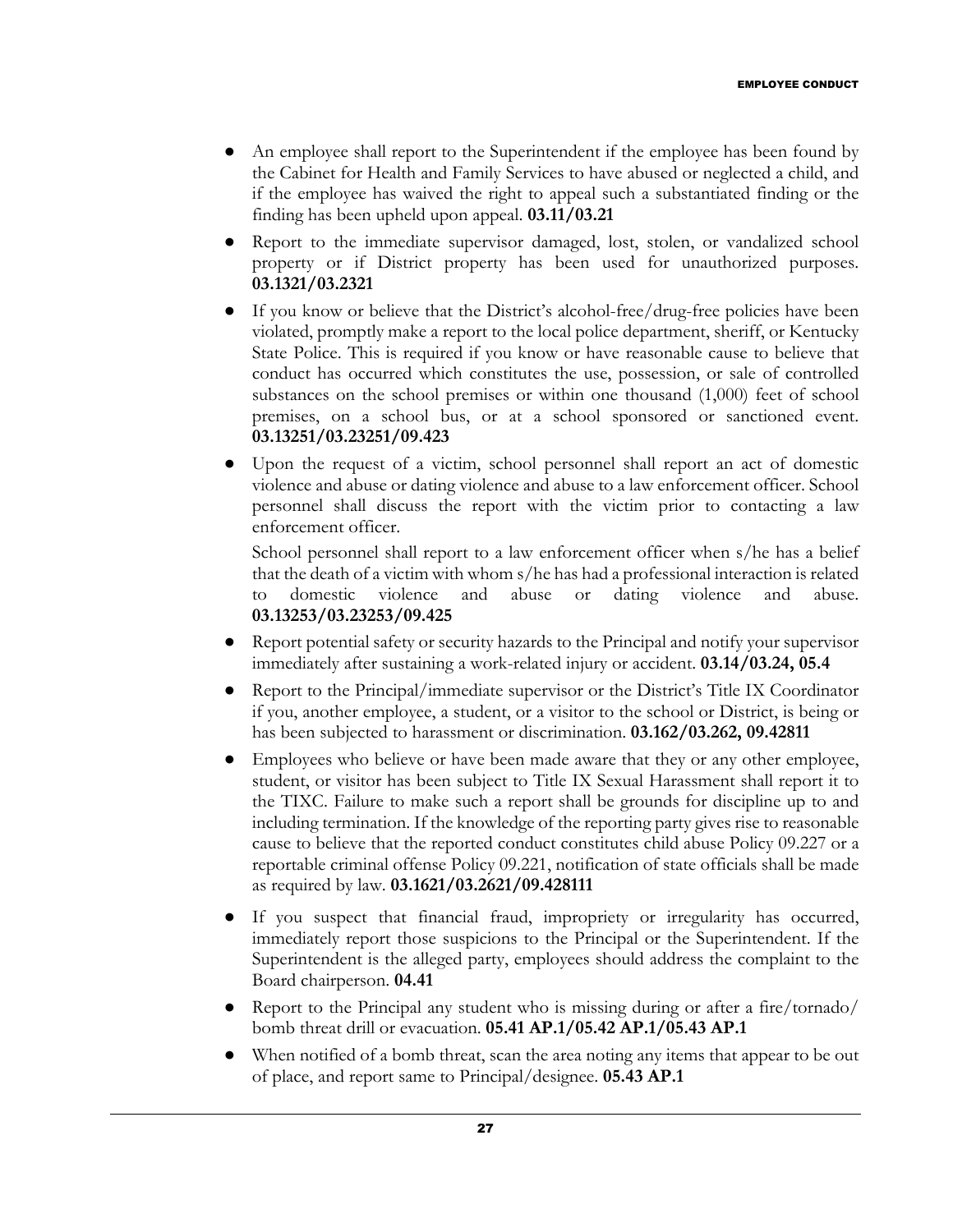- If you know or believe that the District's weapon policy has been violated, promptly make a report to the local police department, sheriff, or Kentucky State Police. This is required when you know or have reasonable cause to believe that conduct has occurred which constitutes the carrying, possession, or use of a deadly weapon on the school premises or within one thousand (1,000) feet of school premises, on a school bus, or at a school sponsored or sanctioned event. **05.48**
- District bus drivers taking medication either by prescription or without prescription shall report to their immediate supervisor and shall not drive if that medication may affect the driver's ability to safely drive a school bus or perform other driver responsibilities. **06.221**
- Notify the Principal as soon as possible when you use seclusion or physical restraint with a student, but no later than the end of the school day on which it occurs, and document in writing the incident by the end of the next school day. **09.2212**
- District employees who know or have reasonable cause to believe that a student has been the victim of a violation of any felony offense specified in KRS Chapter 508 (assault and related offenses) committed by another student while on school premises, on school-sponsored transportation, or at a school-sponsored event shall immediately cause an oral or written report to be made to the Principal of the school attended by the victim.

The Principal shall notify the parents, legal guardians, or other persons exercising custodial control or supervision of the student when the student is involved in such an incident.

Within forty-eight (48) hours of the original report of the incident, the Principal also shall file with the Board and the local law enforcement agency or the Department of Kentucky State Police or the County Attorney a written report containing the statutorily required information. **09.2211**

- If you know or have reasonable cause to believe that a child under eighteen (18) is dependent, abused or neglected, or a victim of human trafficking, or is a victim of female genital mutilation, you shall **immediately** make a report to a local law enforcement agency or Kentucky State Police, the Cabinet for Health and Family Services or its designated representative, the Commonwealth's Attorney or the County Attorney**.** (See **Child Abuse** section.) **09.227**
- District employees shall report to the Principal or to their immediate supervisor those situations that threaten, harass, or endanger the safety of students, other staff members, or visitors to the school or District. Such instances shall include, but are not limited to, bullying or hazing of students and harassment/discrimination of staff, students or visitors by any party. In serious instances of peer-to-peer bullying/hazing/harassment, employees must report to the alleged victim's Principal, as directed by Board Policy 09.42811.

In certain cases, employees must do the following:

1. Report bullying and hazing to appropriate law enforcement authorities as required by policy 09.2211; and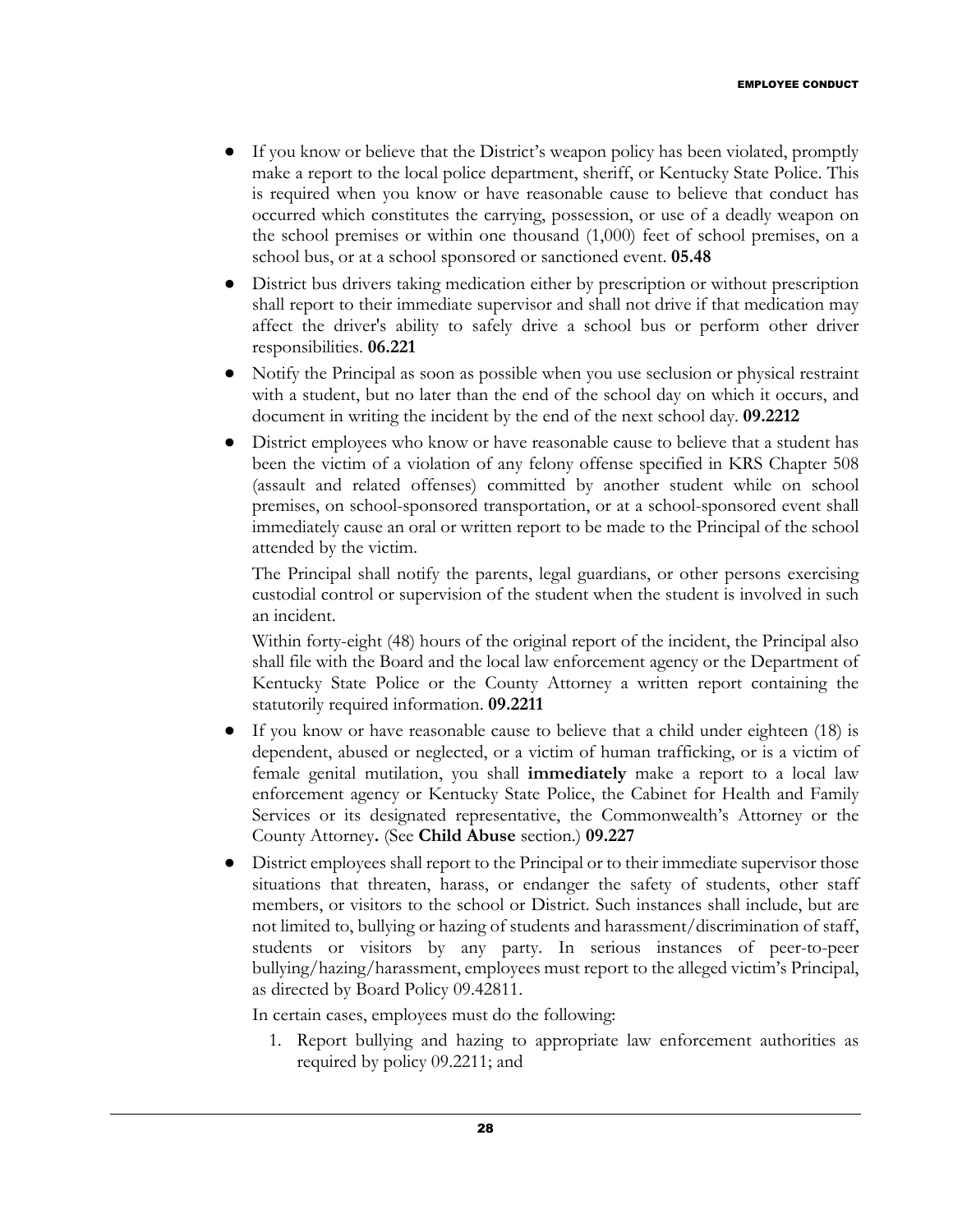- 2. Investigate and complete documentation as required by policy 09.42811 covering federally protected areas. **09.422**
- Report to the Principal any threats you receive (oral, written or electronic)**. 09.425**

### Code of Ethics for Certified School Personnel

#### SOURCE: 16 KAR 1:020

Section 1. Certified personnel in the Commonwealth:

- (1) Shall strive toward excellence, recognize the importance of the pursuit of truth, nurture democratic citizenship, and safeguard the freedom to learn and to teach;
- (2) Shall believe in the worth and dignity of each human being and in educational opportunities for all;
- (3) Shall strive to uphold the responsibilities of the education profession, including the following obligations to students, to parents, and to the education profession:
	- (a) To students:
	- 1. Shall provide students with professional education services in a nondiscriminatory manner and in consonance with accepted best practice known to the educator;
	- 2. Shall respect the constitutional rights of all students;
	- 3. Shall take reasonable measures to protect the health, safety, and emotional wellbeing of students;
	- 4. Shall not use professional relationships or authority with students for personal advantage;
	- 5. Shall keep in confidence information about students which has been obtained in the course of professional service, unless disclosure serves professional purposes or is required by law;
	- 6. Shall not knowingly make false or malicious statements about students or colleagues;
	- 7. Shall refrain from subjecting students to embarrassment or disparagement; and
	- 8. Shall not engage in any sexually related behavior with a student with or without consent, but shall maintain a professional approach with students. Sexually related behavior shall include such behaviors as sexual jokes; sexual remarks; sexual kidding or teasing; sexual innuendo; pressure for dates or sexual favors; inappropriate physical touching, kissing, or grabbing; rape; threats of physical harm; and sexual assault.
	- (b) To parents:
	- 1. Shall make reasonable effort to communicate to parents information which should be revealed in the interest of the student;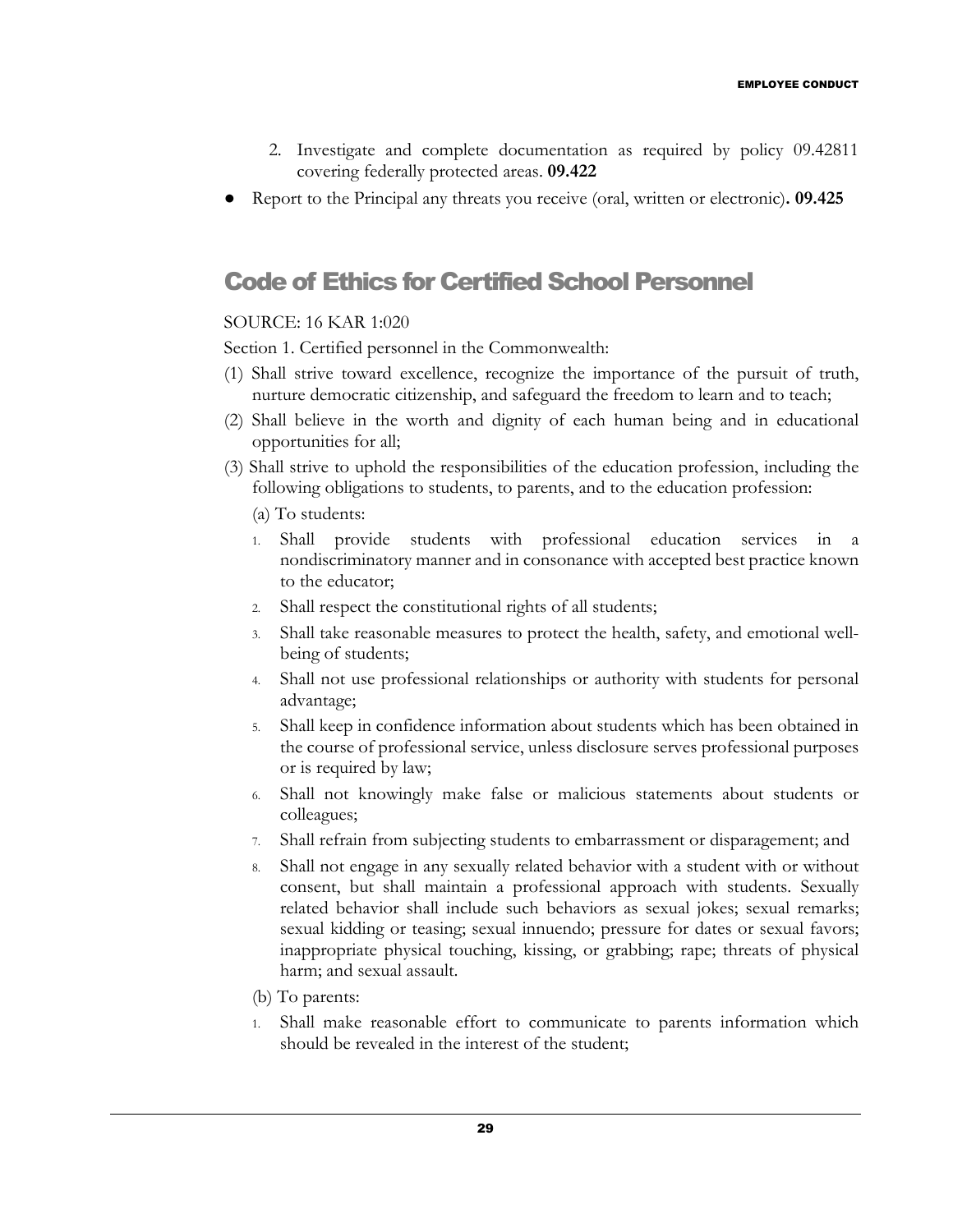- 2. Shall endeavor to understand community cultures and diverse home environments of students;
- 3. Shall not knowingly distort or misrepresent facts concerning educational issues;
- 4. Shall distinguish between personal views and the views of the employing educational agency;
- 5. Shall not interfere in the exercise of political and citizenship rights and responsibilities of others;
- 6. Shall not use institutional privileges for private gain, for the promotion of political candidates, or for partisan political activities; and
- 7. Shall not accept gratuities, gifts, or favors that might impair or appear to impair professional judgment, and shall not offer any of these to obtain special advantage.
- (c) To the education profession:
- 1. Shall exemplify behaviors which maintain the dignity and integrity of the profession;
- 2. Shall accord just and equitable treatment to all members of the profession in the exercise of their professional rights and responsibilities;
- 3. Shall keep in confidence information acquired about colleagues in the course of employment, unless disclosure serves professional purposes or is required by law;
- 4. Shall not use coercive means or give special treatment in order to influence professional decisions;
- 5. Shall apply for, accept, offer, or assign a position or responsibility only on the basis of professional preparation and legal qualifications; and
- 6. Shall not knowingly falsify or misrepresent records of facts relating to the educator's own qualifications or those of other professionals.

Section 2. Violation of this administrative regulation may result in cause to initiate proceedings for revocation or suspension of Kentucky certification as provided in KRS 161.120 and 704 KAR 20:585.

#### Staff Acceptable Use Policy

The Danville Schools offer a variety of network and Internet resources to all staff as part of the instructional process. All uses of the Danville Schools' data system must be in support of education and must be consistent with all state and district policies. This document contains the Acceptable Use Policy (AUP) for Users of the Danville Schools' data system. This document must be signed by all Users.

#### **NETWORK RESOURCES**

1. Each staff member will be given a Google for Education account for email., file creation, and file storage. Employees shall not access files/folders or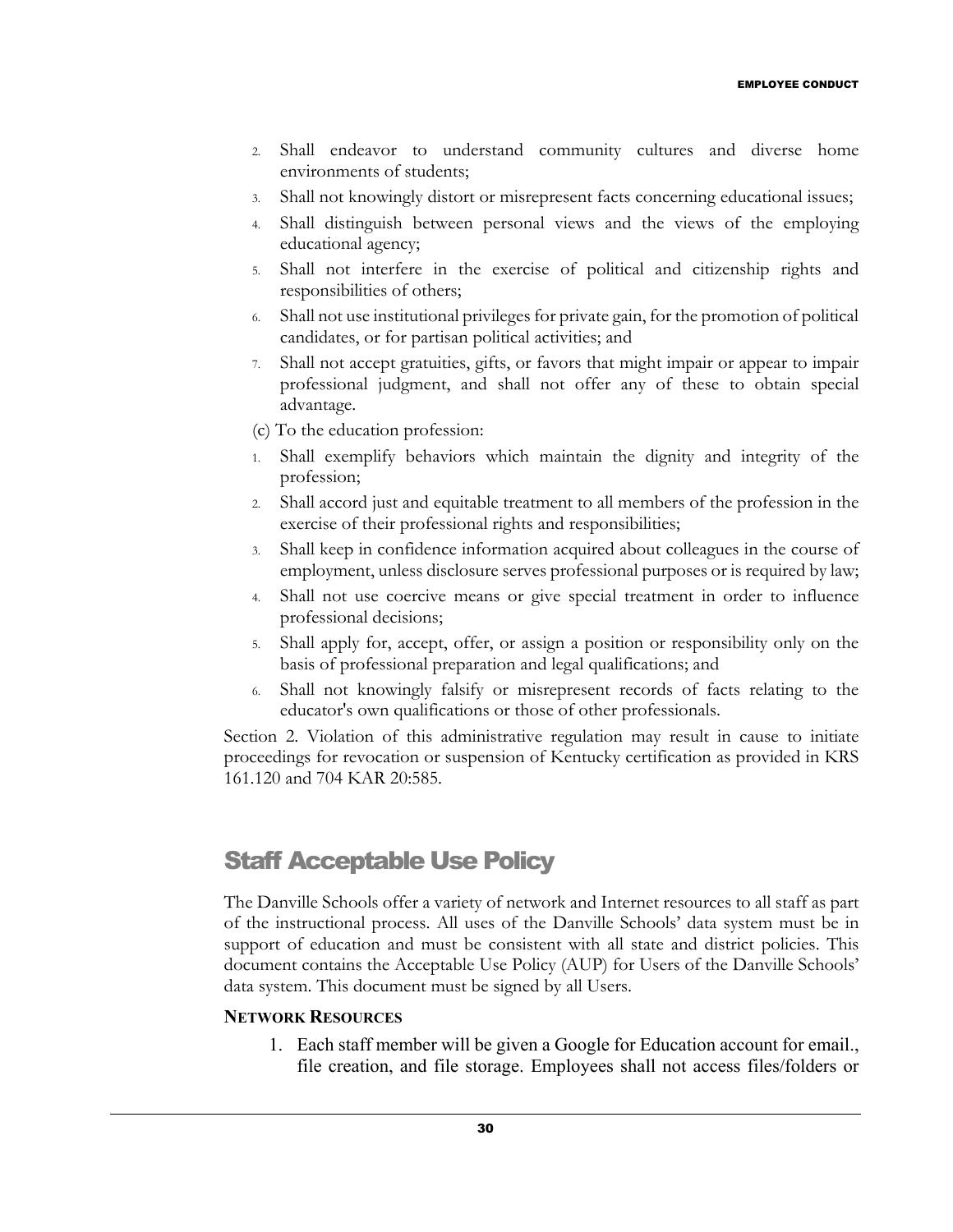retrieve any stored communication unless they have been given authorization to do so. Each employee is responsible for the security of his/her own password. This District will deactivate accounts upon termination of employment. It is the employee's responsibility to transfer any content he or she wants to keep to a personal account when he or she leaves the Danville Schools.

- 2. Staff may be assigned a mobile device (iPad, Chromebook, laptop, etc.) to be used during the school year. It is the staff member's responsibility to turn in the device and charger when leaving a position, or when asked by school/District personnel. Failure to do so may result in the staff member paying a replacement cost.
- 3. Classroom phones should be used for instructional purposes or emergency situations only. Personal calls made during the school day should be during non-instructional times. Any personal long distance charges will be incurred by the user placing the call.

#### **Electronic Mail and the Internet Use**

Electronic mail accounts and Internet access will be given to all Danville Independent staff. Employees are encouraged to use email and the internet to enhance instruction, promote student learning, and provide communication with the home.

- 1. E-mail and Internet access is to be used for instruction, research, home communication, and school administration purposes only. Access to these resources provided by the Danville Schools is not to be used for private business, games of chance, or personal gain. This includes sending out "for sale" emails, shopping online during the instructional day, etc.
- 2. School email addresses should not be used to sign up for non-education accounts. This includes but is not limited to online stores (Amazon, Macy's, Best Buy, etc.), video streaming sites (Netflix, iTunes, Hulu, etc.), other subscription type services, and utility companies.
- 3. Users shall not compose, send, or attach defamatory, inaccurate, abusive, profane, sexually oriented, threatening, racially offensive or illegal documents/files. This includes sending out school or district-wide emails questioning the teaching ability or actions of other staff members.
- 4. General professionalism should be maintained in all email communications.
- 5. Emails sent to staff from other staff or administrators with a confidentiality statement at the bottom of the email should not be forwarded or shared with those for whom the email was not intended.
- 6. Users shall not visit sites that contain profane, sexually oriented, threatening, racially offensive, or other objectionable material. Users shall not try to circumvent the web filter that blocks such sites.
- 7. All staff and student correspondence via electronic mail and/or online educational platforms should be to facilitate classroom learning. Staff should not use personal email accounts to communicate with students or parents/guardians.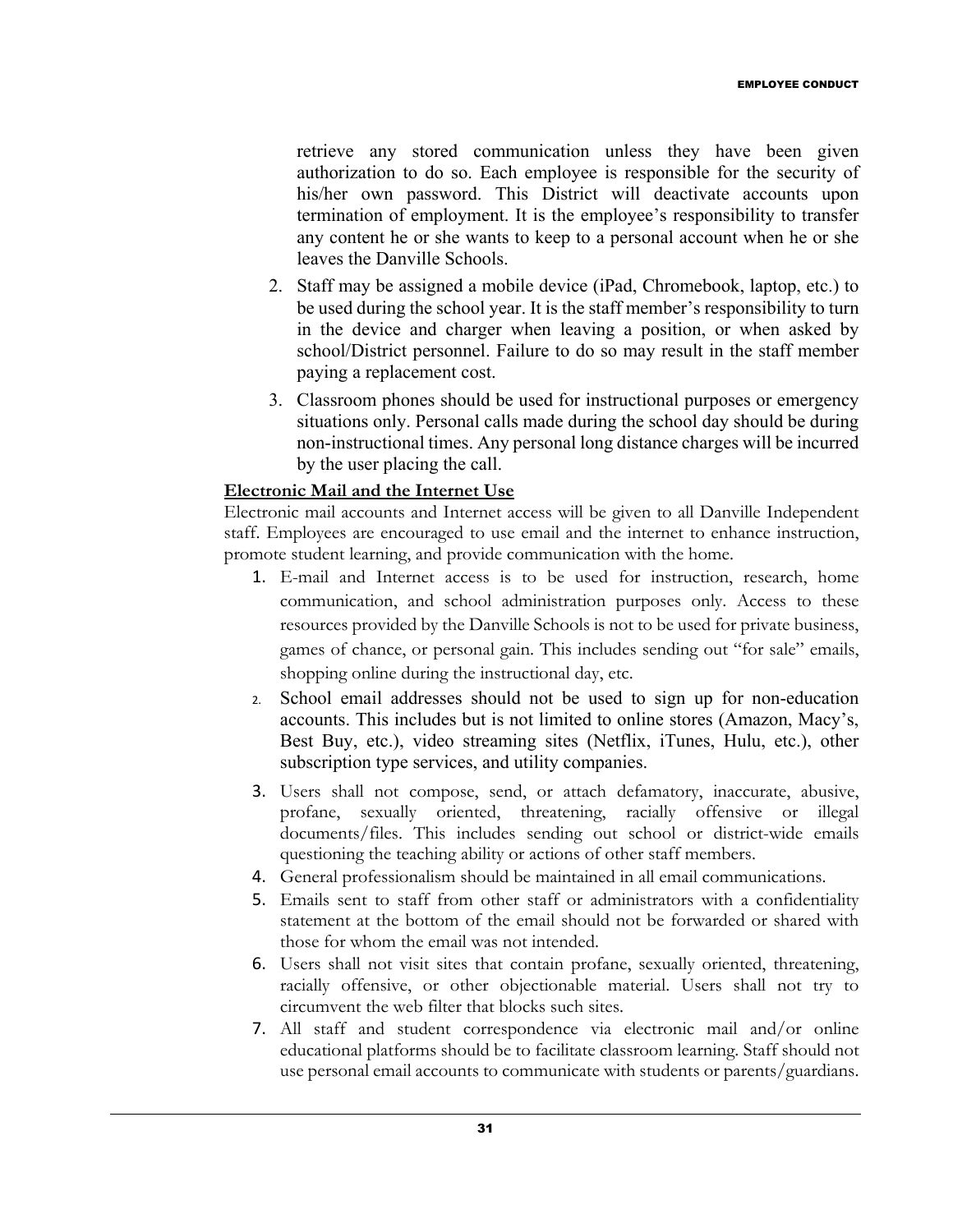- 8. When sending an email to a group of parents, staff should put each parent email address on the Bcc line to protect parent confidentiality.
- 9. Teachers, library media specialists, and other educators will select and guide students' use of computer and instructional resources at all times.
- 10. Users shall not transmit via email or post online a student's work or picture containing personally identifiable information without written parental consent.
- 11. Students should not be allowed to reveal their name or personal information or establish relationships with "strangers" on the Internet or through email unless the communication has been coordinated by a teacher and written permission is granted by the student's parent/guardian.
- 12. All electronic mail and Internet usage is logged and can be checked by District personnel if inappropriate conduct is suspected.
- 13. Users shall not use e-mail or the Internet to promote or campaign for a political candidate.
- 14. Online/virtual or in person meetings should be video or audio recorded without notifying participants of the intent to record. Approved recordings of meetings should not be sent to outside parties. Secret recordings are prohibited.
- 15. Students are prohibited by their AUP from playing non-educational games, or watching non-instruction videos through youtube, Netflix or other streaming sites. Staff should not encourage nor give permission to play non-educational games or stream non-instructional videos during class-time.

#### **District and School Webpages**

The Danville School District maintains an official District webpage as well as a webpage for each school. Each webpage has numerous subsections pages for webpages organizations, clubs, sports, curriculum, etc. Staff members/coaches/sponsors may be given access to update various sections of the official webpage(s).

- 1. The use of the webpages must be in support of education.
- 2. Users will be responsible for maintaining the content of their webpage. Users will not use obscene, profane, vulgar, rude, inflammatory, threatening, or disrespectful language, materials and/or pictures.
- 3. Sponsors/coaches of extracurricular organizations may establish webpages. Material presented on the organization web page must relate specifically to organization activities and will include only user-produced material.
- 4. Users may not use the Danville Schools' webpages for commercial purposes unless a special waiver is obtained from the Director of Technology. Users may not offer, provide, or purchase products or services through the schools' data system unless a special waiver is granted.
- 5. Users may not use the Danville Schools' webpages for political lobbying. The webpages may not be used to support a candidate or to express opinions on political issues.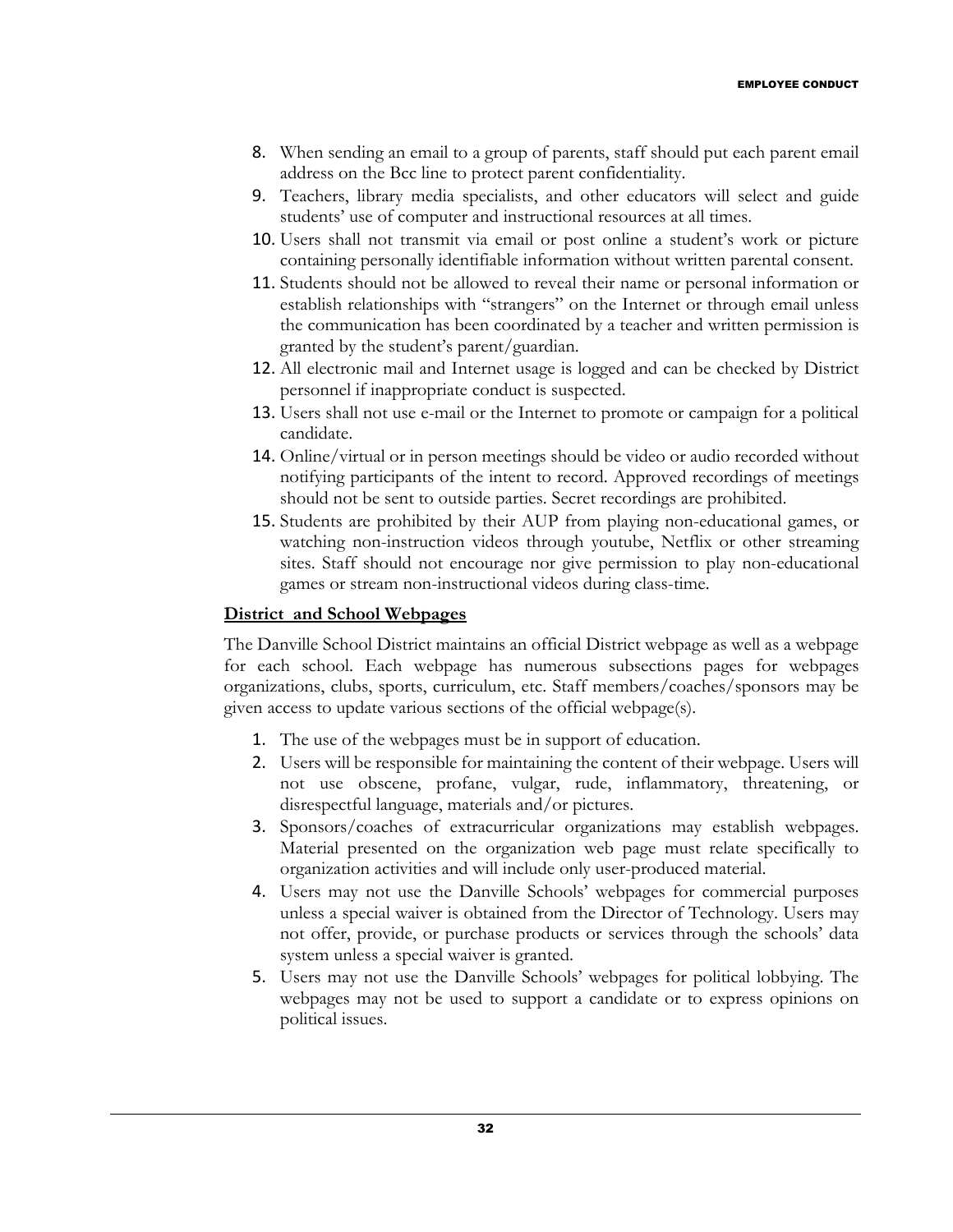- 6. Users will not plagiarize works that they find on the Internet. An exception is reposting articles from the **Danville Advocate Messenger** since permission has been granted.
- 7. Access to the webpage is a privilege not a right. Inappropriate use will result in suspension of privileges as well as disciplinary action. District personnel have the authority to determine whether or not content is appropriate.

#### **Social Networking**

- 1. In order for District to utilize a professional social networking site/account (Twitter, Facebook, Instagram, webpage, etc.) for instructional purposes they shall comply with the following:
	- A) They shall request prior permission from the building principal and the Director of Technology.
	- B) If permission is granted, staff members will set up the site following any District guidelines. Guidelines may specify whether access to the site must be given to school/District technology staff.
	- C) Once the site has been created, staff members are responsible for monitoring and managing the site to promote safe and acceptable use. This includes coaches who might have a parent or booster club member managing a team account. If this is the case, a coach must also have admin access to the account.
	- D) All social media communications between staff and students must be related to school activities only (coursework, school events, athletic activities, etc.)
	- E) Social media posts intended for students should be formal and professional in tone and language and should not include photos or images unrelated to the professional purpose of the communication.
	- F) All private social media communications (Twitter direct message, Facebook Messenger, Instagram message, etc.) with students under a staff member's professional account(s) is discouraged except when absolutely necessary and should always include another staff member or the student's parent/guardian.
	- G) Social media communications may never include confidential information about other students or staff.
	- H) Upon leaving the District and/or position, staff members must either deactivate professional accounts or transfer ownership to an appropriate staff member. This includes accounts managed by parents or booster club members in which the coach is an administrator.
- 2. Staff use of personal social media must be kept completely separate from employment related social media. Staff members are prohibited from "friending" or connecting with students using personal social media accounts.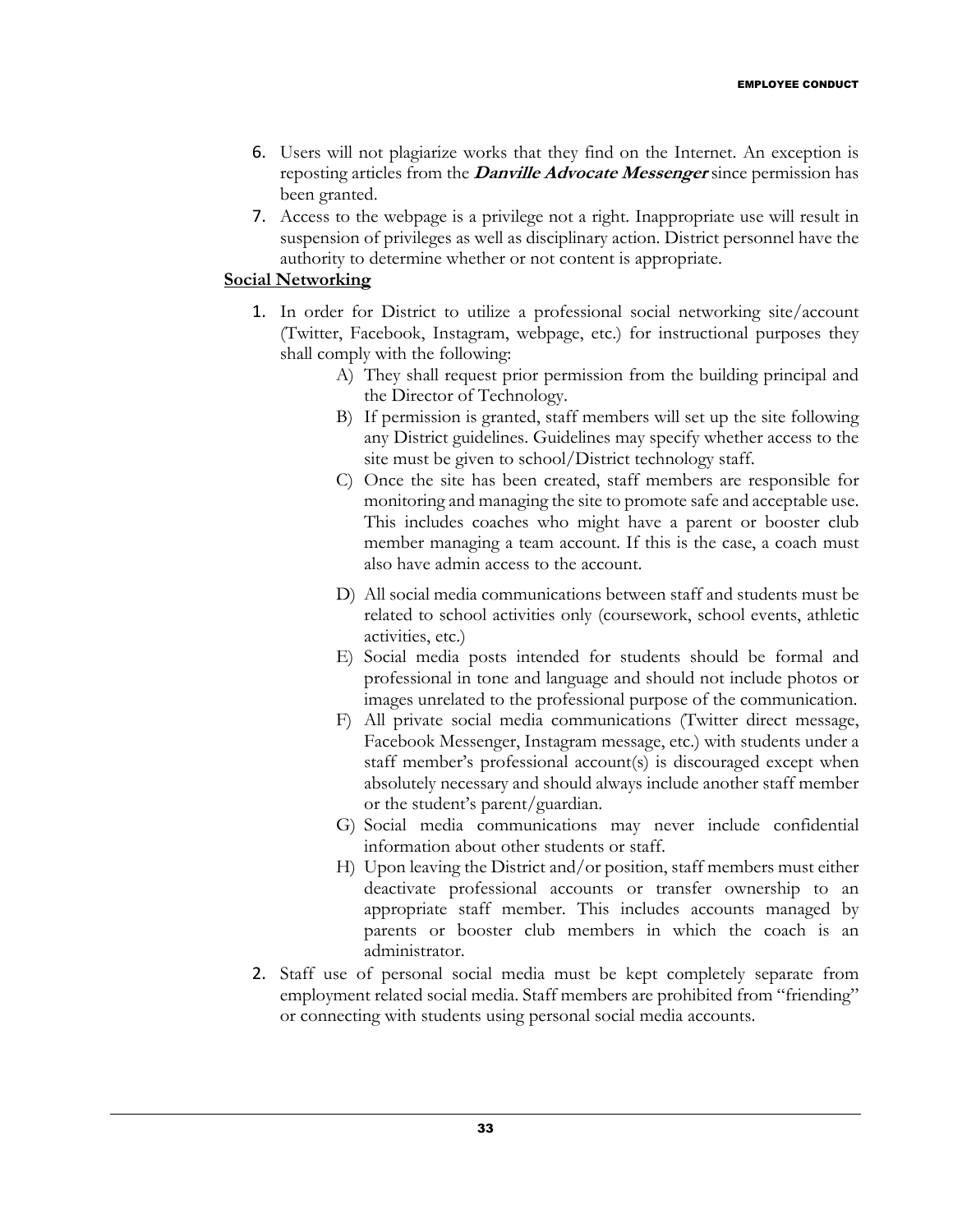- 3. Direct, individual texting with students is discouraged except when absolutely necessary and should always include another staff member or the student parent/guardian.
- 4. Unsolicited communications from students that do not relate to legitimate school matters must be reported to school or District superiors.
- 5. Staff should not use District personal devices such as cell phones or computers to access or update personal social networking sites during the school day.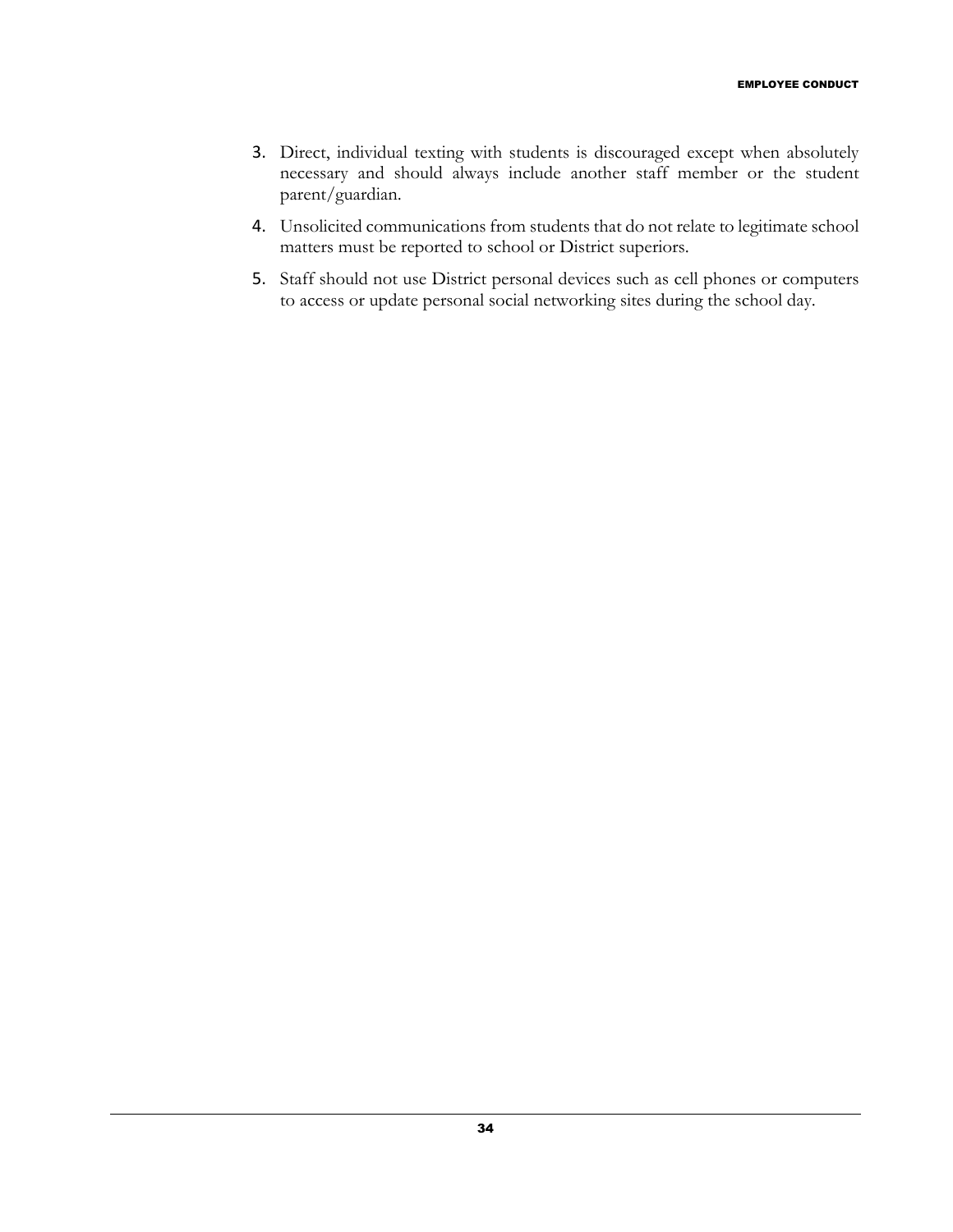All employees shall be subject to disciplinary action if their conduct relating to use of technology or online resources violates this policy or other applicable policy, statutory or regulatory provisions governing employee conduct. The Professional Code of Ethics for Kentucky School Certified Personnel requires certified staff to protect the health, safety, and emotional well-being of students and confidentiality of student information. Conduct in violation of this Code, including, but not limited to, such conduct relating to the use of technology or online resources, must be reported to the Education Professional Standards Board (EPSB) as required by law and may form the basis for disciplinary action up to and including termination.

#### Staff Acceptable Use Agreement Form

As an employee of the Danville Schools, I have read and agree to the above Acceptable Use Policy.

Employee Name (Print): \_\_\_\_\_\_\_\_\_\_\_\_\_\_\_\_\_\_\_\_\_\_\_\_\_\_\_\_\_\_\_\_\_\_\_\_\_\_\_\_\_\_\_\_\_\_\_

School:

Employee Signature: \_\_\_\_\_\_\_\_\_\_\_\_\_\_\_\_\_\_\_\_\_\_\_\_\_\_\_\_\_\_\_\_\_\_\_\_\_\_ Date: \_\_\_\_\_\_\_